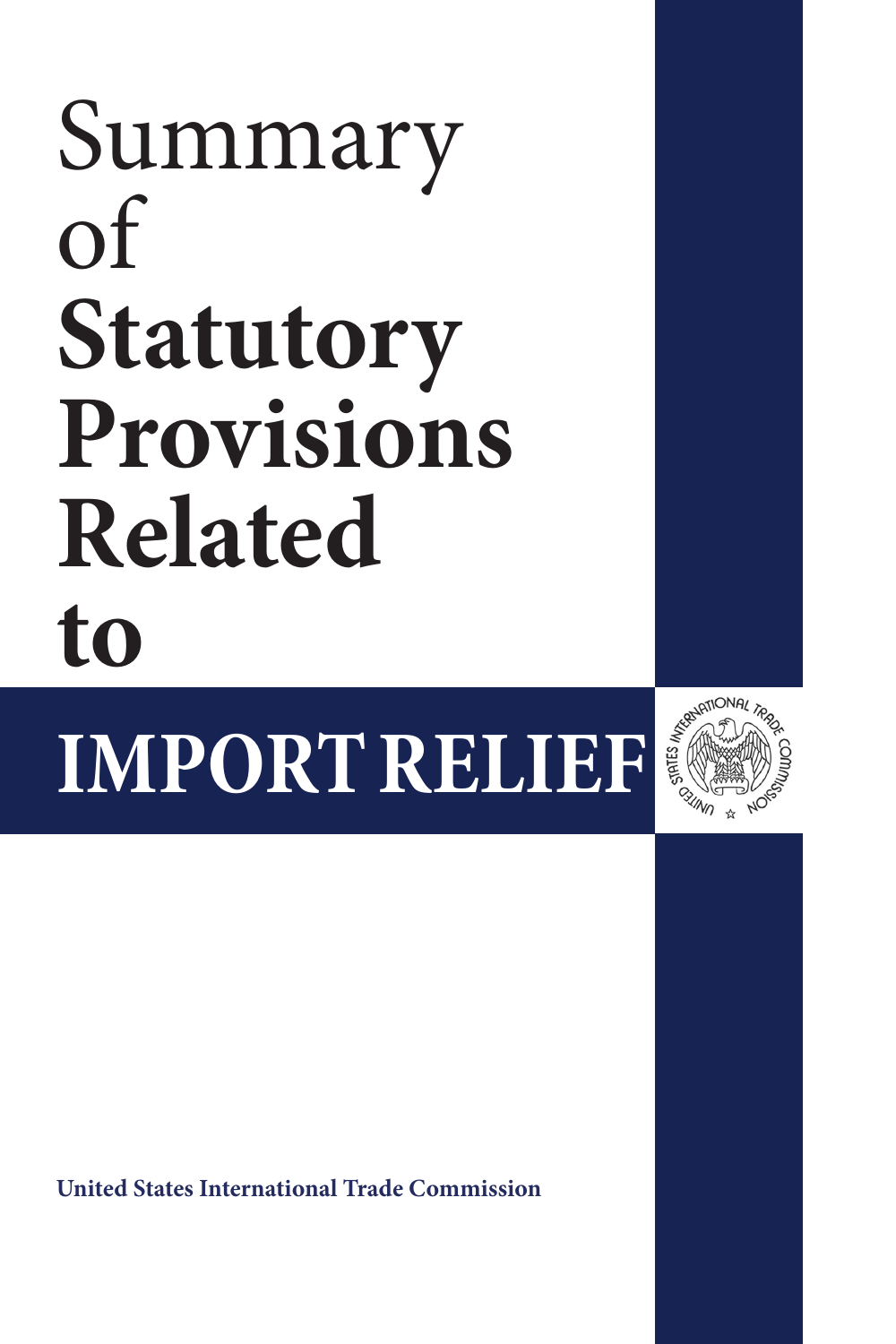## **UNITED STATES INTERNATIONAL TRADE COMMISSION**

#### *COMMISSIONERS*

**Meredith M. Broadbent, Chairman Dean A. Pinkert, Vice Chairman Irving A. Williamson David S. Johanson F. Scott Kieff Rhonda K. Schmidtlein**

*Prepared by:* **Office of the General Counsel** 

**Address all communications to Secretary to the Commission United States International Trade Commission Washington, DC 20436**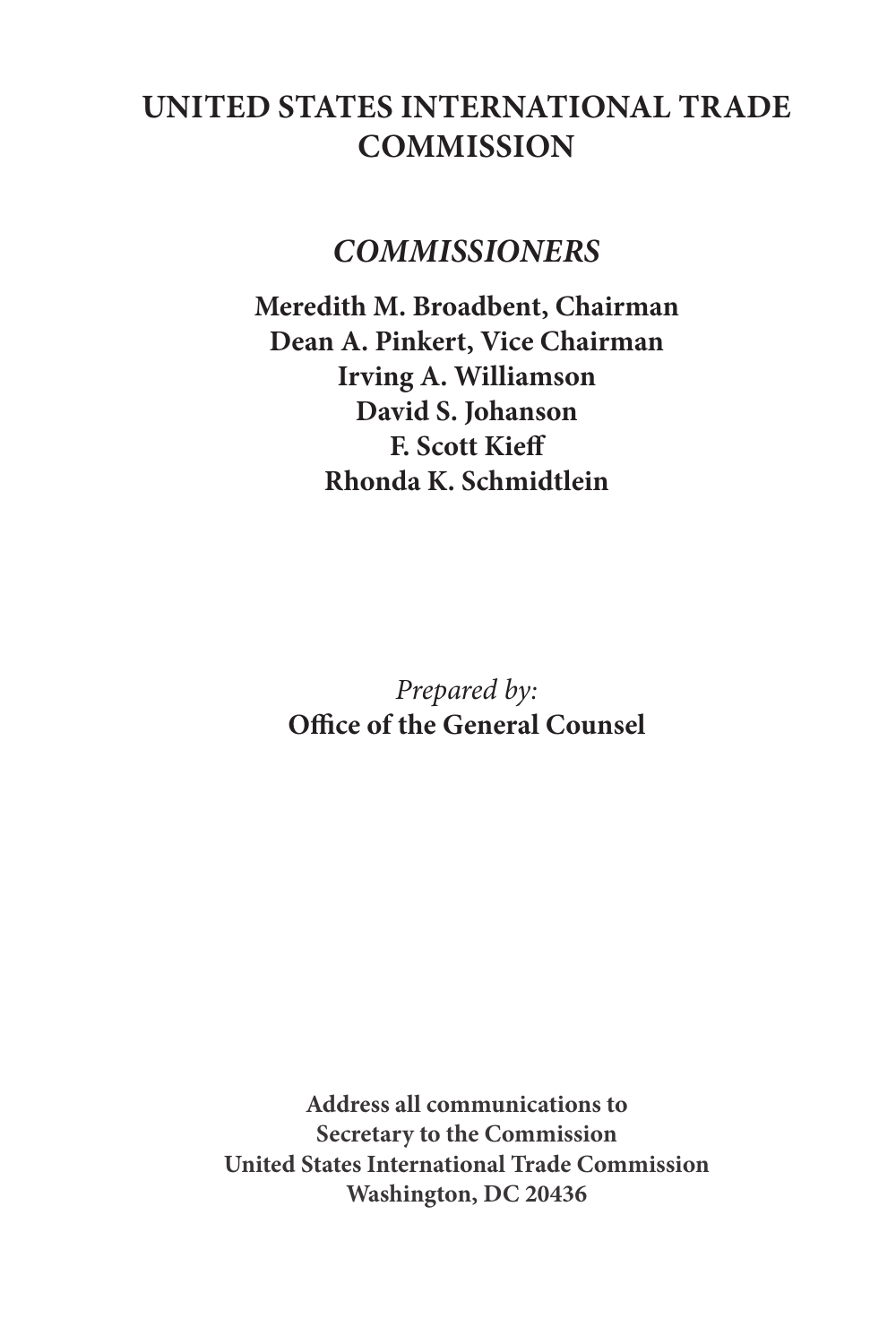## Summary of **Statutory Provisions Related toCONTROLLER IMPORT RELIEF CALINA**

USITC Publication 4468 August 2014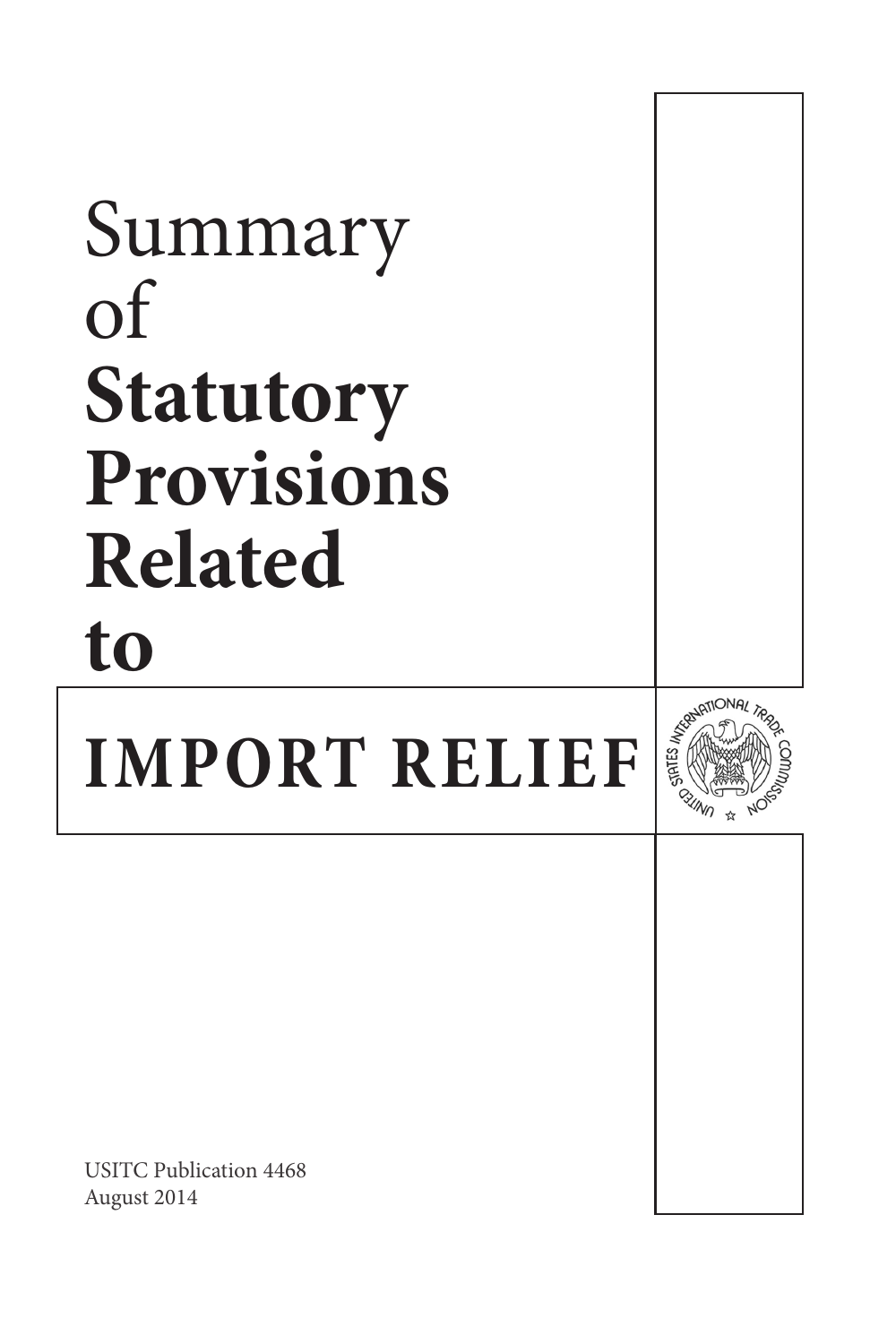### **PREFACE**

This summary describes several import relief provisions and provides contacts for further information. Because this is only a summary, the reader is strongly advised to **consult the statutes and regulations referenced before attempting to file a petition or complaint under any of these provisions or otherwise make use of these provisions.** For information on other statutory provisions administered by the U.S. International Trade Commission, please consult the agency's website (*www.usitc.gov/press\_room*).

The U.S. International Trade Commission's *Rules of Practice and Procedure*, which set forth the procedures for Commission investigations, are published in chapter II of title 19 of the Code of Federal Regulations (19 CFR Chap. II), which is updated and republished regularly. Copies of the Commission's *Rules* are also available from:

Secretary U.S. International Trade Commission 500 E Street, SW Washington, DC 20436 Telephone: 202-205-2000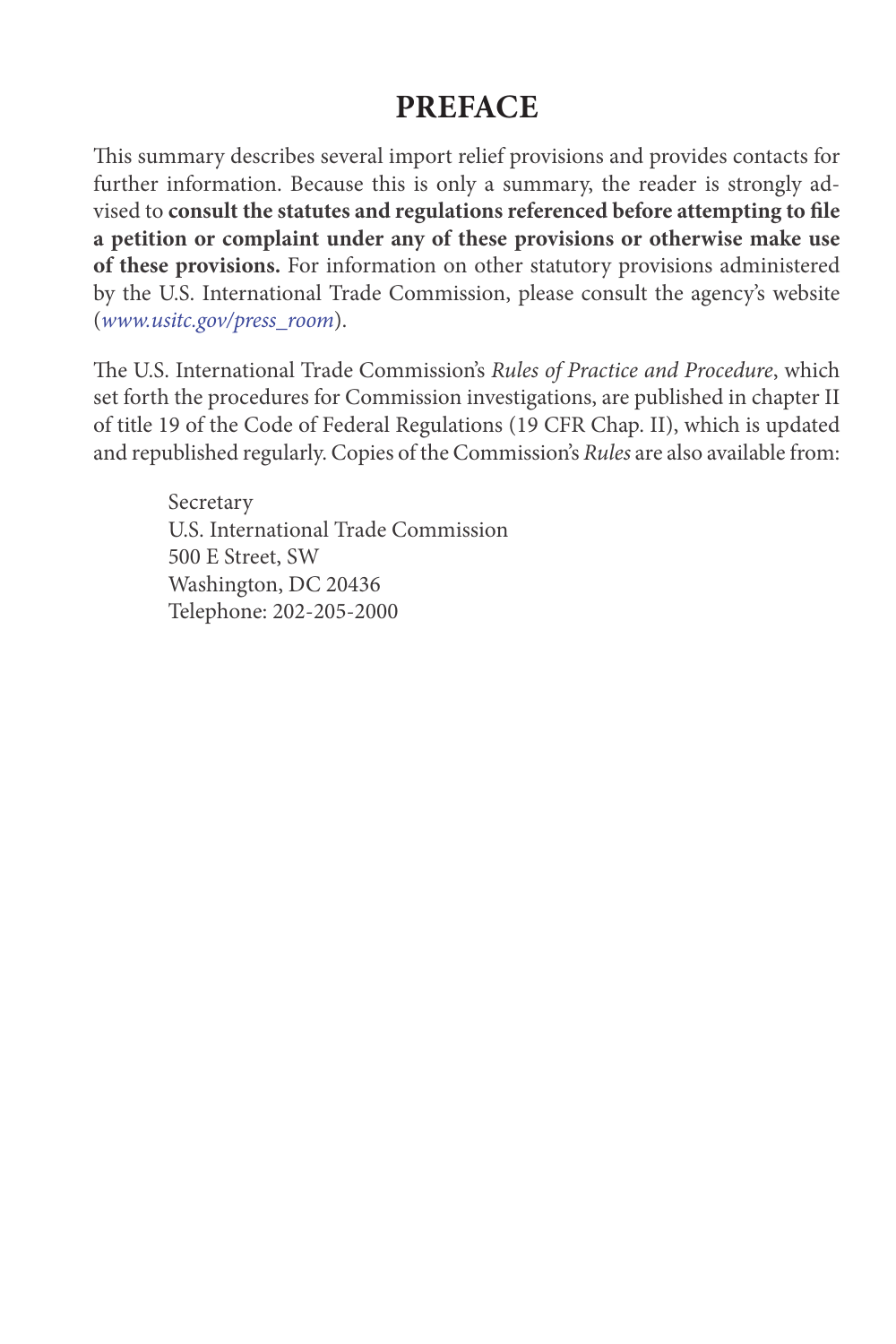## **CONTENTS**

|                                                                                                                                                                                                   | Page |
|---------------------------------------------------------------------------------------------------------------------------------------------------------------------------------------------------|------|
| Preface                                                                                                                                                                                           |      |
| Countervailing Duty and Antidumping Investigations<br>(Title VII of the Tariff Act of 1930)                                                                                                       | 7    |
| Investigations of Unfair Practices in Import Trade, Including<br>Infringement of Patents, Trademarks, Copyrights, Mask Works,<br>or Boat Hull Designs (Section 337 of the Tariff Act of 1930)     | 19   |
| General Investigations of Trade and Tariff Matters<br>(Section 332 of the Tariff Act of 1930)                                                                                                     | 23   |
| Safeguard Investigations                                                                                                                                                                          |      |
| Investigations of Injury to U.S. Industries from Increased Imports<br>(Sections 201 to 204 of the Trade Act of 1974)                                                                              | 25   |
| Investigations with Respect to Imports under a<br>Free Trade Agreement                                                                                                                            | 31   |
| Investigations of Market Disruption by Imports from<br><b>Communist Countries</b><br>(Section 406 of the Trade Act of 1974)                                                                       | 33   |
| Investigations of Impact of Imports of Certain Agricultural<br>Products (Section 22 of the Agricultural Adjustment Act)                                                                           | 35   |
| Investigations under Other Statutes Not Administered in Whole or<br>in Part by the Commission                                                                                                     | 37   |
| Investigations of Denial of U.S. Rights under Trade<br>Agreements and Other Unjustifiable, Unreasonable, or<br>Discriminatory Acts by Foreign Countries<br>(Section 301 of the Trade Act of 1974) | 37   |
| Investigations of Impact of Imports on National Security<br>(Section 232 of the Trade Expansion Act of 1962)                                                                                      | 37   |
| Trade Adjustment Assistance for Workers and Firms<br>(Chapters 2 and 3 of Title II of the Trade Act of 1974)                                                                                      | 38   |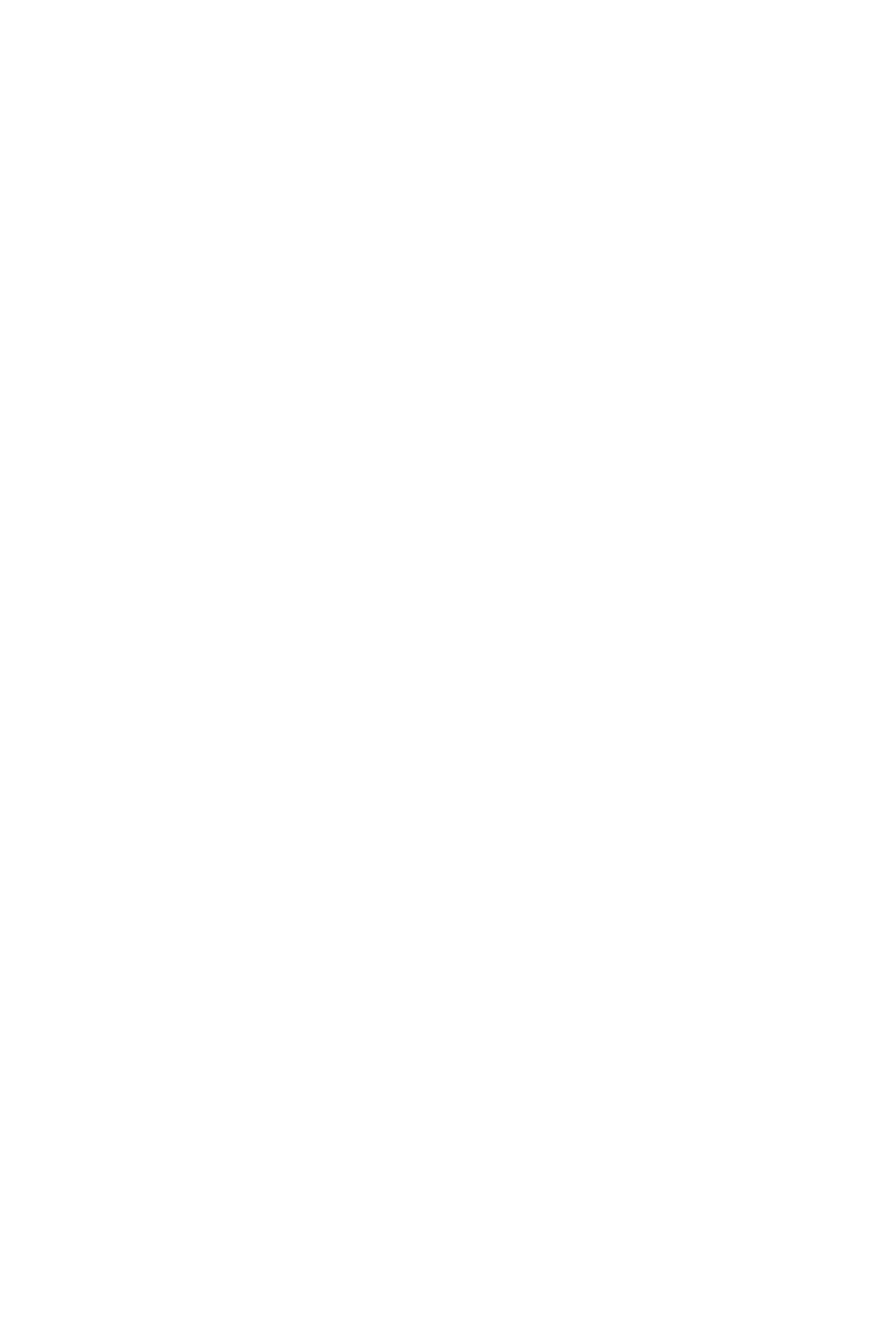## **Countervailing Duty and Antidumping Duty Investigations**

#### **Countervailing Duty Investigations**

Subtitle A of title VII of the Tariff Act of 1930, as added by the Trade Agreements Act of 1979 (19 U.S.C. § 1671 et seq.) and subsequently amended, provides that countervailing duties will be imposed when two conditions are met: (a) the U.S. Department of Commerce (Commerce) determines that the government of a country or any public entity within the territory of a country is providing, directly or indirectly, a countervailable subsidy with respect to the manufacture, production, or export of the subject merchandise that is imported or sold (or likely to be sold) for importation into the United States *and* (b), in the case of merchandise imported from a Subsidies Agreement country,<sup>1</sup> the U.S. International Trade Commission (Commission) determines that an industry in the United States is materially injured or threatened with material injury, or that the establishment of an industry is materially retarded, by reason of imports of that merchandise.

If Commerce determines that a countervailable subsidy is being bestowed upon merchandise imported from a country that is not a Subsidies Agreement country, a countervailing duty can be levied on the merchandise in the amount of the net countervailable subsidy without a Commission determination of material injury.

#### **Antidumping Duty Investigations**

Subtitle B of title VII of the Tariff Act of 1930, as added by the Trade Agreements Act of 1979 (19 U.S.C. § 1673 et seq.) and subsequently amended, provides that antidumping duties will be imposed when two conditions are met: (a) Commerce determines that the foreign subject merchandise is being, or is likely to be, sold in the United States at less than fair value, *and* (b) the Commission determines that an industry in the United States is materially injured or threatened with material injury, or that the establishment of an industry is materially retarded, by reason of imports of that merchandise.

<sup>&</sup>lt;sup>1</sup> A Subsidies Agreement country is (1) a World Trade Organization (WTO) member country, (2) a country which the President has determined has assumed obligations with respect to the United States that are substantially equivalent to the obligations under the Subsidies Agreement, i.e. the Agreement on Subsidies and Countervailing Measures resulting from the Uruguay Round of multilateral trade negotiations, or (3) a country with respect to which the President makes the determinations specified in §19 U.S.C*.* 1671(b)(3). The basic requirements of title VII for the imposition of countervailing and antidumping duties parallel in many respects provisions found in article VI of GATT 1947, i.e. the General Agreement on Tariffs and Trade dated October 30, 1947.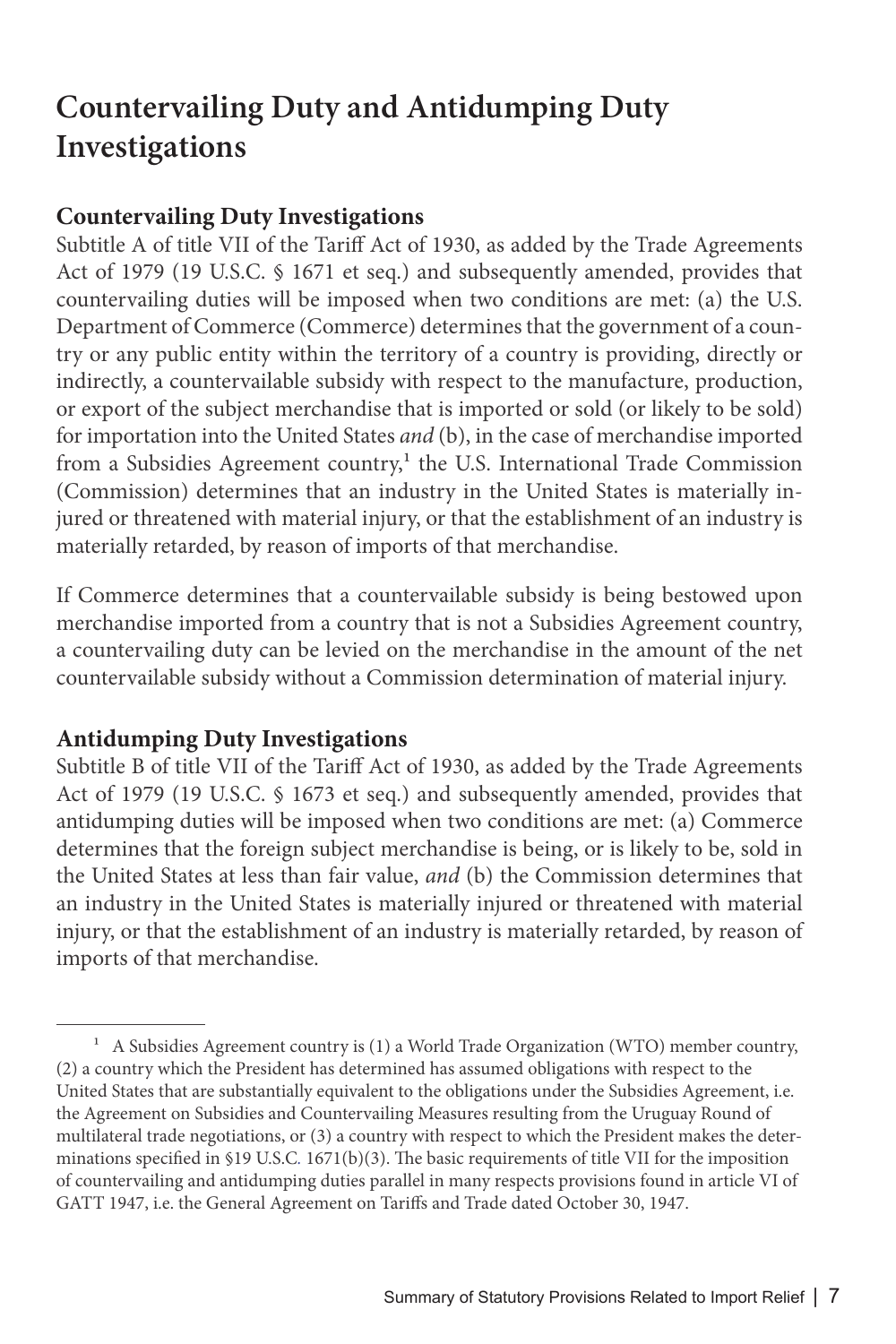Figure 1 below illustrates the timetable for countervailing duty and antidumping duty investigations.



## **TITLE VII SCHEDULES1**

1 Shown in incremental days and, in parenthesis, total days from the filing of the petition. There will be some slippage in the schedules because of the time lags in having ITA determinations published in the *Federal Register*. ITA= International Trade Administration, U.S*.* Department of Commerce; ITC= U.S*.* International Trade Commission.

<sup>2</sup> Normal case. ITA may extend the time allowed for it to initiate an investigation from 20 days for up to 40 days after a petition is filed if the extra time is needed to determine industry support for the petition. In the event of such an extension, the deadline for the ITC's preliminary determination and all following dates would be increased by the amount of the extension.

<sup>3</sup> Normal case. In AD cases, expedited determinations are authorized when "short life cycle" merchandise is involved (see section 739 of the Tariff Act of 1930). In such cases the schedule following the ITC preliminary determination would be shortened by either 40 or 60 (in the case of multiple offenders) days.

- 4 Complicated case, extended at request of petitioner or on ITA's motion.
- <sup>5</sup> Normal case with upstream subsidy allegation; extended on ITA's motion.

6 Complicated case with upstream subsidy allegation; extended on ITA's motion.

7 At this time, ITA may, at the request of petitioner, extend the date for its final subsidy determination to the date of its final dumping determination in simultaneously filed AD cases.

8 It is also possible for ITA to extend an investigation after its preliminary determination for the purpose of investigating an upstream subsidy allegation. In such cases the schedule following ITA's preliminary determination would be extended by 90 days in a normal case or 150 days in a complicated case.

9 Normal case

<sup>10</sup> Extended at request of exporters.

<sup>11</sup> If ITA's preliminary determination was negative, add 30 days (to incremental total of 75) to ITC's final determination.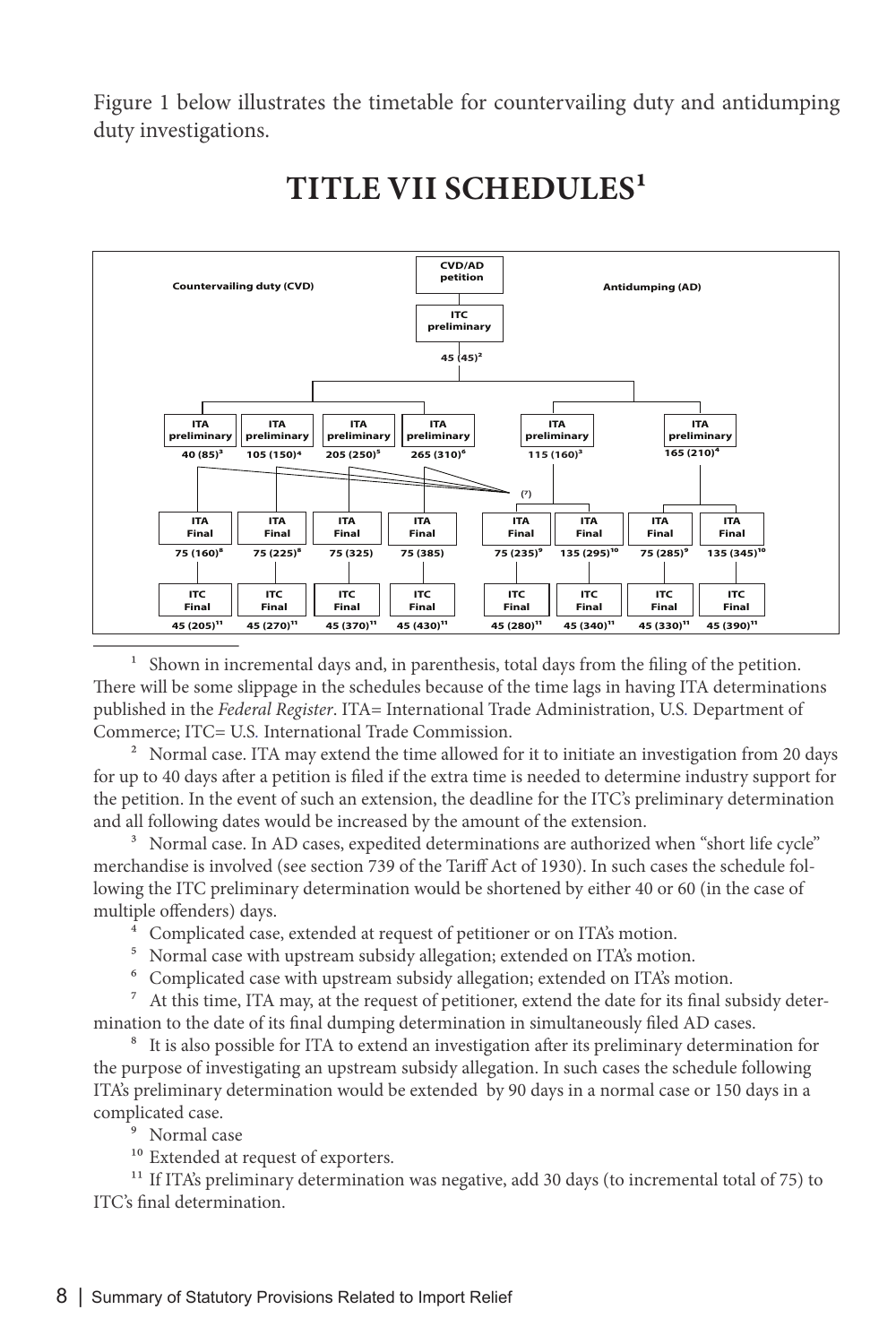#### **Initiation of Countervailing Duty or Antidumping Duty Investigations**

Countervailing duty or antidumping duty investigations are conducted either on the basis of a petition filed with Commerce and the Commission on behalf of a domestic industry, or, rarely, by Commerce upon its own initiative. Eligible petitioners include manufacturers, producers, or wholesalers of a product that is like the investigated imports, or unions, other groups of workers engaged in the production of a product that is like the investigated imports, or certain other associations of such manufacturers, producers, or wholesalers. A petitioner may allege both a subsidy and sales at less than fair value in regard to the same merchandise.

As soon as a petition is filed or an investigation is begun upon the initiative of Commerce, the Commission begins to investigate whether there is a reasonable indication that an industry in the United States is materially injured or threatened with material injury, or the establishment of an industry in the United States is materially retarded, by reason of imports of the merchandise which is the subject of the investigation. Meanwhile, if the proceedings are begun by petition, Commerce determines within 20 days whether the petition accurately and adequately alleges material injury or threat to a domestic industry by reason of subsidized imports (in a countervailing duty investigation) or imports sold at less than fair value (in an antidumping duty investigation), whether the petition includes information reasonably available to the petitioner supporting the allegations, and whether the petition has been filed by or on behalf of the industry.<sup>2</sup> If Commerce's determination is negative, the proceedings end. If its determination is affirmative, Commerce initiates an investigation to determine whether there is a countervailable subsidy or sales at less than fair value and the Commission continues its investigation.

#### **Preliminary Determinations**

Within 45 days after a petition is filed or an investigation is begun by Commerce upon its own initiative, the Commission makes its preliminary determination.<sup>3</sup> The Commission determines, on the basis of the information available to it at the time, whether there is a reasonable indication that an industry in the United States is materially injured or threatened with material injury, or the establishment of an industry in the United States is materially retarded, by reason of imports of

<sup>&</sup>lt;sup>2</sup> If Commerce must poll the industry or otherwise determine its support for the petition, it may take a maximum of 40 days to make its determination. The domestic producers or workers supporting the petition must account for at least 25 percent of total production of the product and more than 50 percent of production of those supporting or opposing the petition.

<sup>&</sup>lt;sup>3</sup> If Commerce has extended its deadline for initiating the investigation, the Commission must make its preliminary determination within 25 days after Commerce informs the Commission of the initiation of the investigation.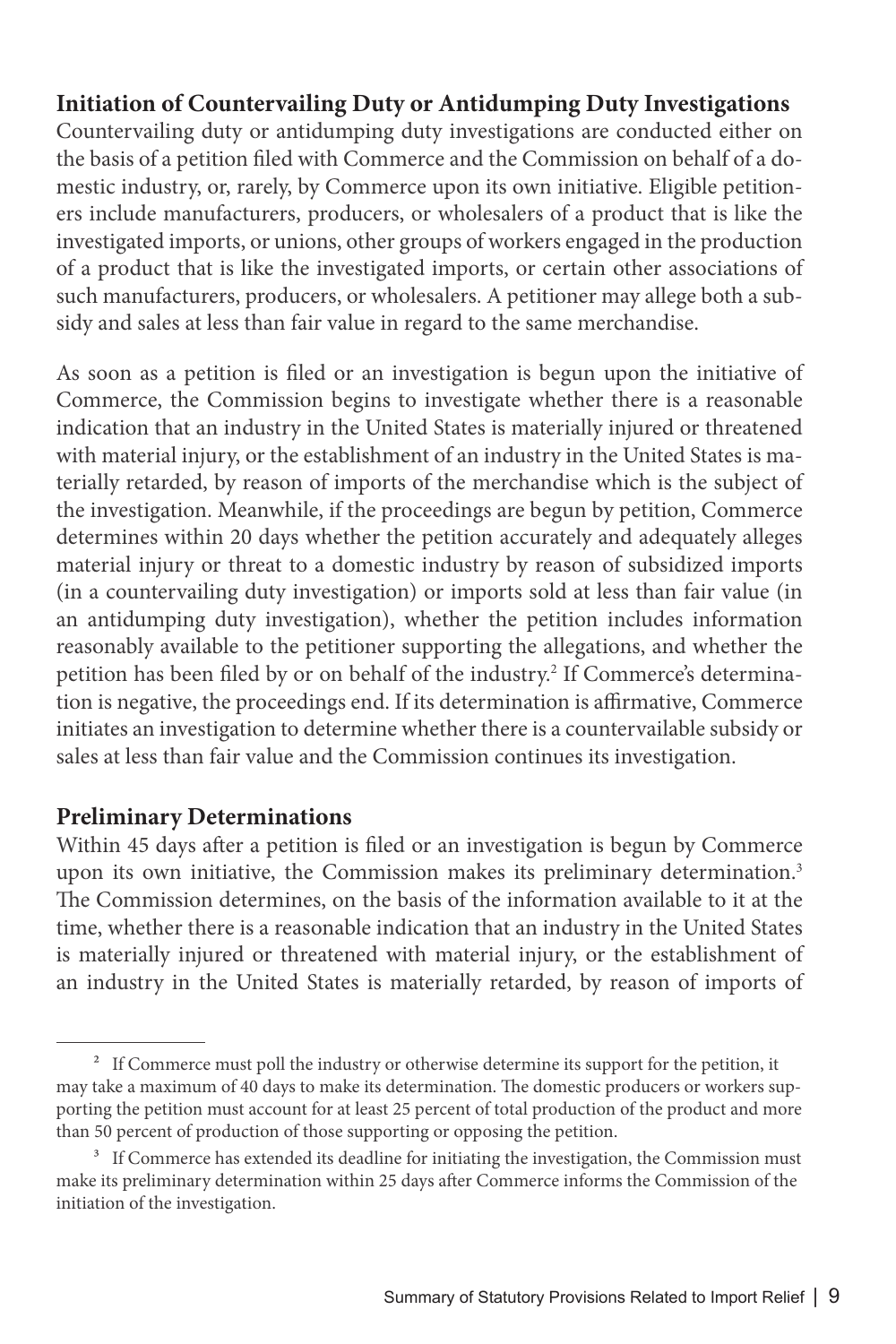the merchandise which is the subject of the investigation and that imports of the subject merchandise are not negligible.<sup>4,5</sup> If the determination is negative or if the Commission otherwise determines that imports of the subject merchandise are negligible, the proceedings end.

If the Commission's determination is affirmative, Commerce makes its preliminary determination. Commerce determines, on the basis of the information available to it at the time, whether there is a reasonable basis to believe or suspect that a countervailable subsidy or sales at less than fair value exist. If Commerce finds a reasonable basis, in a countervailing duty investigation, it estimates a subsidy rate for each firm or country investigated and Commerce makes this determination within 65 days after it initiates an investigation. If, however, the petitioner requests or if the case is extraordinarily complicated, this determination can be made within 130 days. In an antidumping investigation, Commerce estimates the weighted-average dumping margin, the amount by which the normal value of the foreign like product exceeds the export price (or constructed export price) of the subject merchandise. Commerce makes this determination within 140 days after it initiates the investigation or, if the petitioner requests or if the case is extraordinarily complicated, within 190 days.

If Commerce's preliminary determination is affirmative, Commerce (a) suspends liquidation<sup>6</sup> of the investigated subject merchandise subsequently entered into the United States or withdrawn from warehouse, (b) requires bonds or cash deposits to be posted for each entry of the merchandise in an amount equal to the estimated net subsidy rate or dumping margin, $^7$  and (c) continues its investigation. In addition, the Commission schedules a final phase investigation. If Commerce's preliminary determination is negative, Commerce's investigation simply continues.

#### **Final Determinations**

Within 75 days after its preliminary determination, Commerce makes a final determination as to whether a subsidy is being provided or sales at less than fair value

<sup>&</sup>lt;sup>4</sup> With exceptions, imports shall be generally deemed "negligible" if they amount to less than 3 percent of all such merchandise imported into the United States in the most recent 12-month period preceding the filing of the petition for which data are available.

<sup>&</sup>lt;sup>5</sup> The Commission generally holds a staff conference in the course of a preliminary investigation.

<sup>&</sup>lt;sup>6</sup> "Liquidation" completes the transaction of entry of goods and includes a final determination of the amount of duties on the goods.

<sup>7</sup> Commerce must, in making its determination, disregard any weighted-average dumping margin that is less than 2 percent ad valorem or the equivalent specific rate for the subject merchandise, i.e., any *de minimis* weighted-average dumping margin.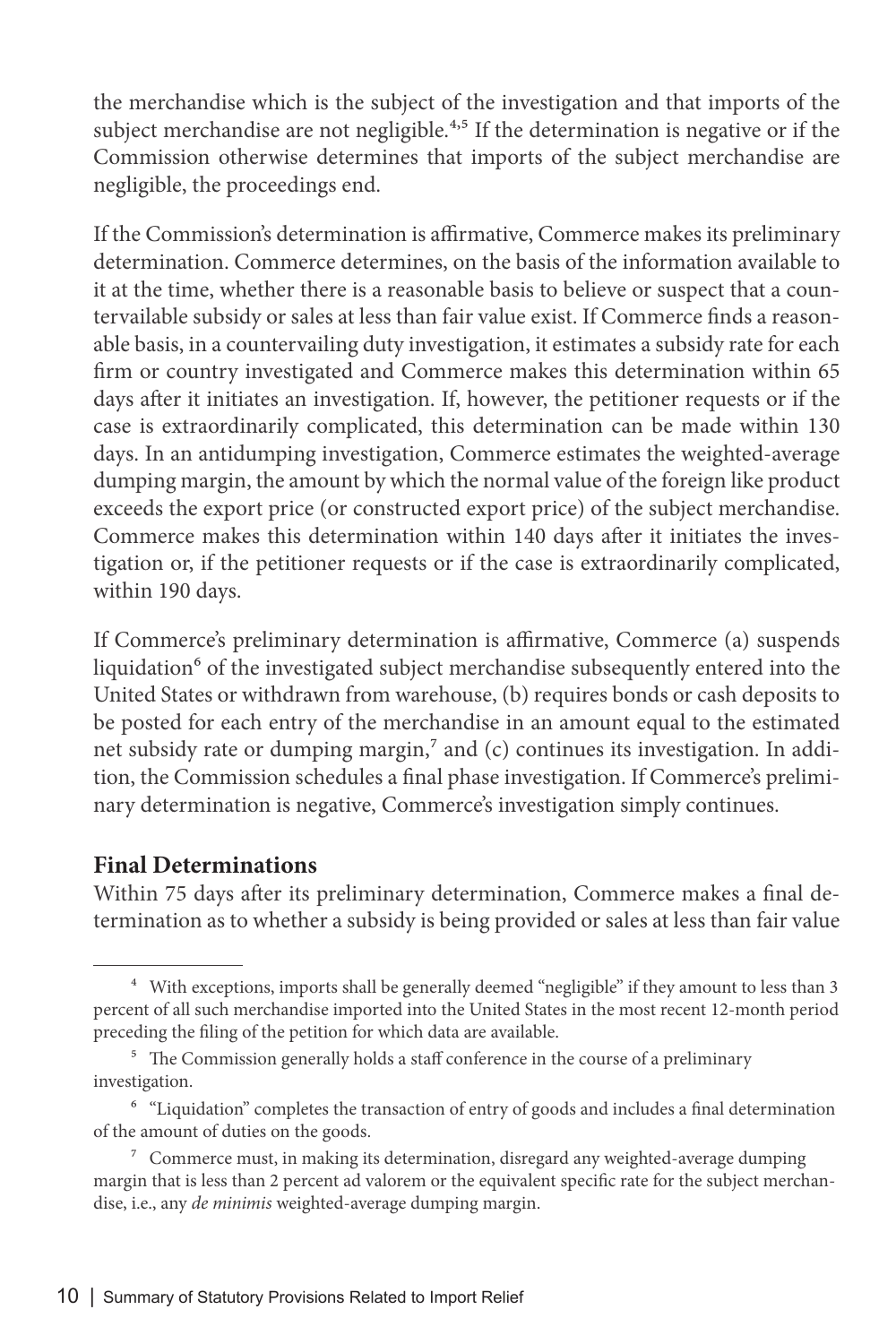are being made. In an antidumping investigation, this determination can be made within 135 days upon request of exporters if the preliminary determination was affirmative or upon request of petitioner if the preliminary determination was negative. If the final determination of Commerce is negative, the proceedings end, and any suspension of liquidation is terminated, bonds or other security are released, and deposits are refunded. Before making a final determination, Commerce must hold a hearing upon request of any party to the proceeding.

If Commerce's final determination is affirmative, suspension of liquidation, if not yet ordered, is ordered. In addition, the Commission conducts the final phase of its investigation and makes a final determination as to whether a domestic industry is being materially injured or threatened with material injury, or its establishment materially retarded, by reason of subsidized imports or imports sold at less than fair value. If Commerce's preliminary determination was affirmative, the Commission makes its final determination before the later of (a) the 120th day after Commerce makes its affirmative preliminary determination, or (b) the 45th day after Commerce makes its affirmative final determination. If Commerce's preliminary determination was negative, the Commission's final determination is made within 75 days after Commerce's affirmative final determination. Before making a final determination, the Commission must hold a hearing upon request of any party to the proceeding.<sup>8</sup>

#### **Issuance of Countervailing Duty or Antidumping Orders**

If the final determination of the Commission is affirmative, Commerce issues a countervailing duty or antidumping duty order, within seven days of notification of the Commission's determination, requiring imposition of duties in the amount of the net subsidy or dumping margin.<sup>9</sup> In the usual case, the order requires the deposit of an estimated countervailing or antidumping duty at the same time as other estimated customs duties are deposited on the merchandise, pending calculation of the final countervailing or antidumping duty. If the final determination of the Commission is negative, no countervailing or antidumping duties are imposed,

<sup>&</sup>lt;sup>8</sup> In countervailing duty cases, the time period for Commerce's preliminary and final determination may be extended if Commerce determines that there is a reasonable basis to believe or suspect that "upstream subsidies," as defined by statute, are being provided. In addition, if countervailing and antidumping duty investigations are initiated simultaneously and concern imports of the same class or kind of merchandise, the petitioner can request Commerce to extend the date for a final countervailing duty determination to coincide with the date of the final antidumping determination.

<sup>9</sup> As it must when making its preliminary determination, Commerce must disregard any *de minimis* weighted-average dumping margin.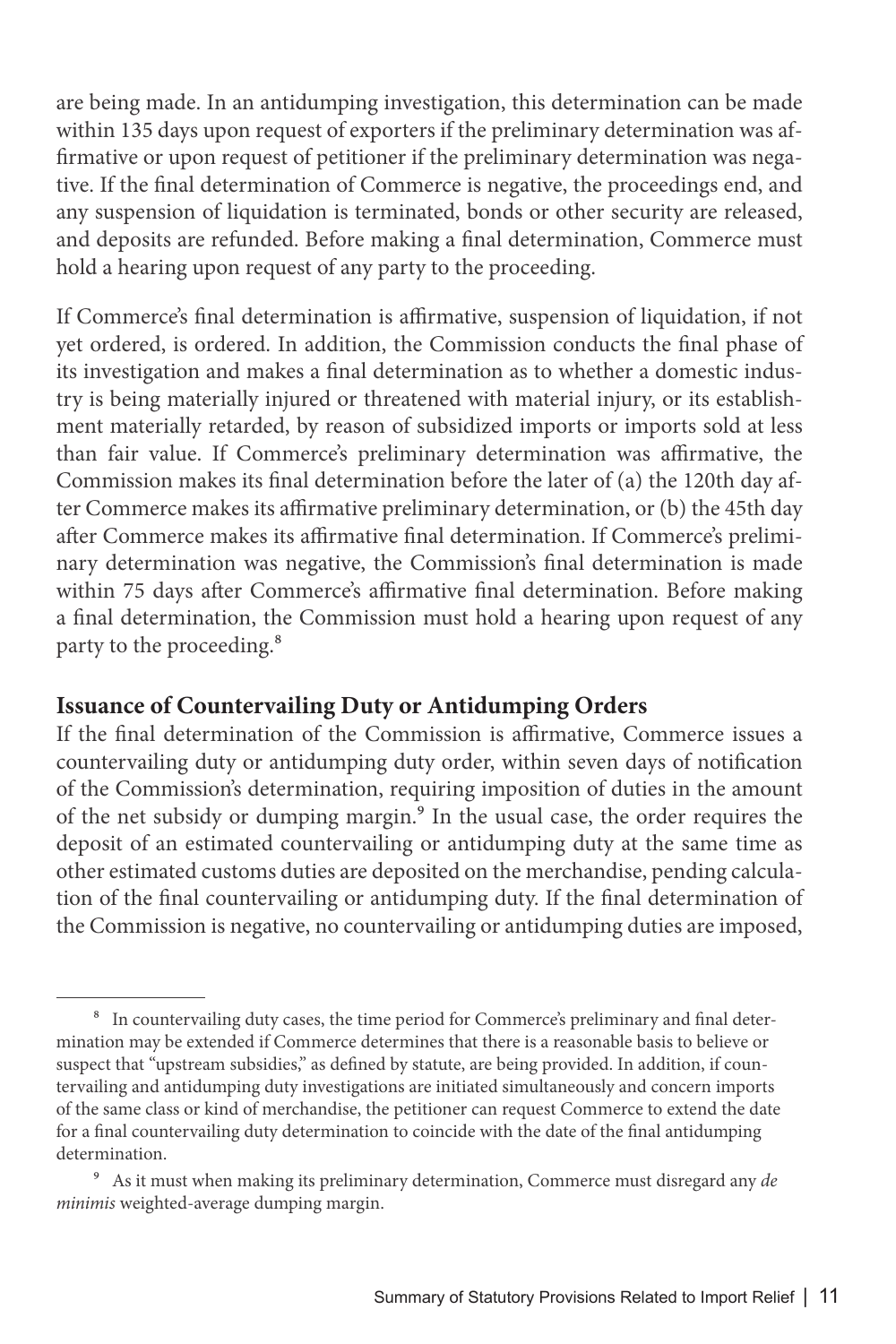and any suspension of liquidation is terminated, bonds or other security are released, and deposits are refunded

#### **Continued Dumping and Subsidy Offset Act of 2000 ("CDSOA") ("Byrd Amendment")**

The Continued Dumping and Subsidy Offset Act of 2000 ("CDSOA"), commonly referred to as the "Byrd Amendment," provided for the annual distribution of antidumping and countervailing duties assessed on or after October 1, 2000, pursuant to antidumping duty and countervailing duty orders in effect on or after January 1, 1999.<sup>10</sup> The Byrd Amendment was repealed in February 2006, effective for entries of goods made and filed on or after October 1, 2007. The distribution was available to "affected domestic producers for qualifying expenditures." An "affected domestic producer" is defined as a manufacturer, producer, farmer, rancher, or worker representative (including associations of such persons) that (1) was a petitioner or interested party in support of a petition with respect to which an antidumping duty or countervailing duty order was in effect and (2) remains in operation. Producers that had ceased production of the product covered by the order or that had been acquired by a firm that opposed the petition were not considered to be an affected domestic producer.

The USITC does not award funds or determine what funds an eligible firm or entity may receive under the CDSOA/Byrd Amendment. That task is given by statute to the Commissioner of U.S. Customs and Border Protection ("Customs"). The USITC's sole responsibility under the Act was to forward to Customs within 60 days after issuance of an antidumping duty or countervailing duty order an initial list of potentially eligible "affected domestic producers" that publicly indicated support for the petition through a response to an USITC questionnaire during the investigation or by letter submitted to the USITC during that investigation.<sup>11</sup>

Customs is responsible under the Act for the annual distribution of antidumping and countervailing duties assessed during the preceding fiscal year. Prior to the annual distribution, Customs published in the Federal Register a notice of intent to distribute and the list of affected domestic producers potentially eligible for the distribution based largely on the list forwarded by the USITC. Potentially eligible affected domestic producers submit to Customs certifications indicating that they

<sup>&</sup>lt;sup>10</sup> Deficit Reduction Act of 2005, Pub. L. 109-171, §7601(b), 120 Stat.4, 154 (February 8, 2006). There still may be funds available for disbursement under the program from duties on entries of goods made and filed before October 1, 2007, but which were liquidated on or after that date.

 $11$  "Affected domestic producers" must have publicly indicated support for the petition in an original investigation, not merely in five-year (sunset) review.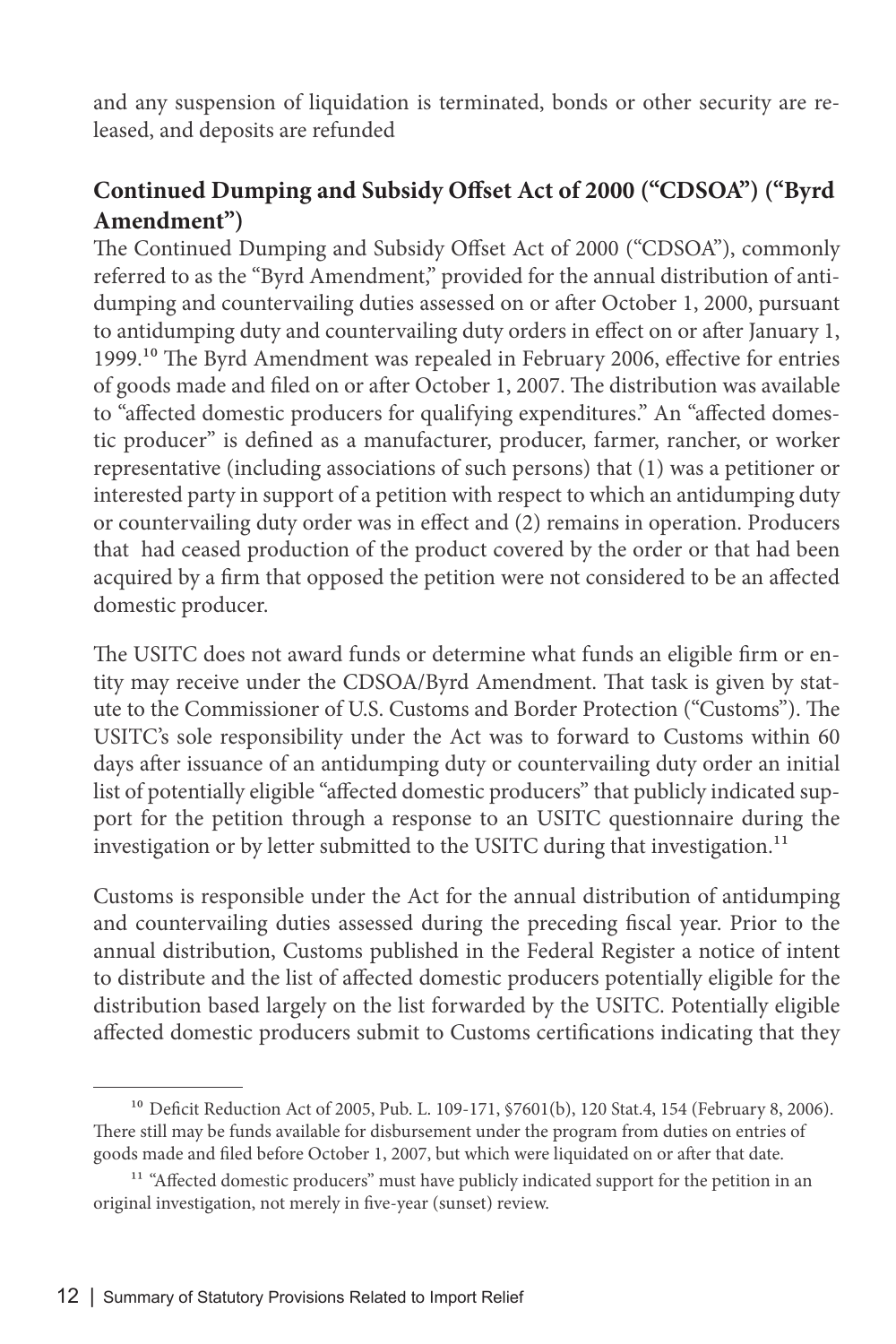desire to receive a distribution and are eligible to receive a distribution, and identifying "qualifying expenditures" incurred since the issuance of the order for which distribution has not previously been made. Customs distributes the funds from assessed duties in proportion to qualifying expenditures identified in certifications received.

#### **Critical Circumstances**

In an investigation, the petitioner may allege the existence of critical circumstances. If so, in a countervailing duty investigation Commerce must determine promptly whether there is a reasonable basis to believe or suspect that the alleged countervailable subsidy is inconsistent with the Subsidies Agreement and that massive imports of the merchandise have occurred over a relatively short period. In an antidumping duty investigation, Commerce must determine promptly (a) whether there is a reasonable basis to believe or suspect either that there is a history of dumping and material injury by reason of dumped imports in the United States or elsewhere, or that the importer knew or should have known that the exporter was selling the merchandise at less than fair value and that there was likely to be material injury by reason of such sales; and (b) whether massive imports of the merchandise have occurred over a relatively short period. If Commerce makes an affirmative finding, it extends retroactively any suspension of liquidation to include unliquidated entries of merchandise entered into the United States or withdrawn from warehouse in the 90 days before the suspension of liquidation was first ordered.

Whether or not this initial determination is affirmative, if Commerce's final determination as to subsidy or sales at less than fair value is affirmative, Commerce will include with that determination a final determination concerning critical circumstances, if alleged. If the final determination regarding critical circumstances is affirmative, retroactive suspension of liquidation, if not yet ordered, is ordered. In addition, in its final determination, the Commission decides whether the imports are likely to undermine seriously the remedial effect of the order. If this determination is affirmative, any countervailing or antidumping duty order shall apply to the goods for which retroactive suspension of liquidation had been ordered. If the final determination of Commerce or the Commission as to critical circumstances is negative, any retroactive suspension of liquidation is terminated.

#### **Suspension of Investigation**

An investigation can be suspended prior to a final determination by Commerce as to subsidies or sales at less than fair value if (1) exporters accounting for substantially all of the imports of the merchandise under investigation, or in the case of a subsidy the government alleged to be providing the subsidy, agree to eliminate the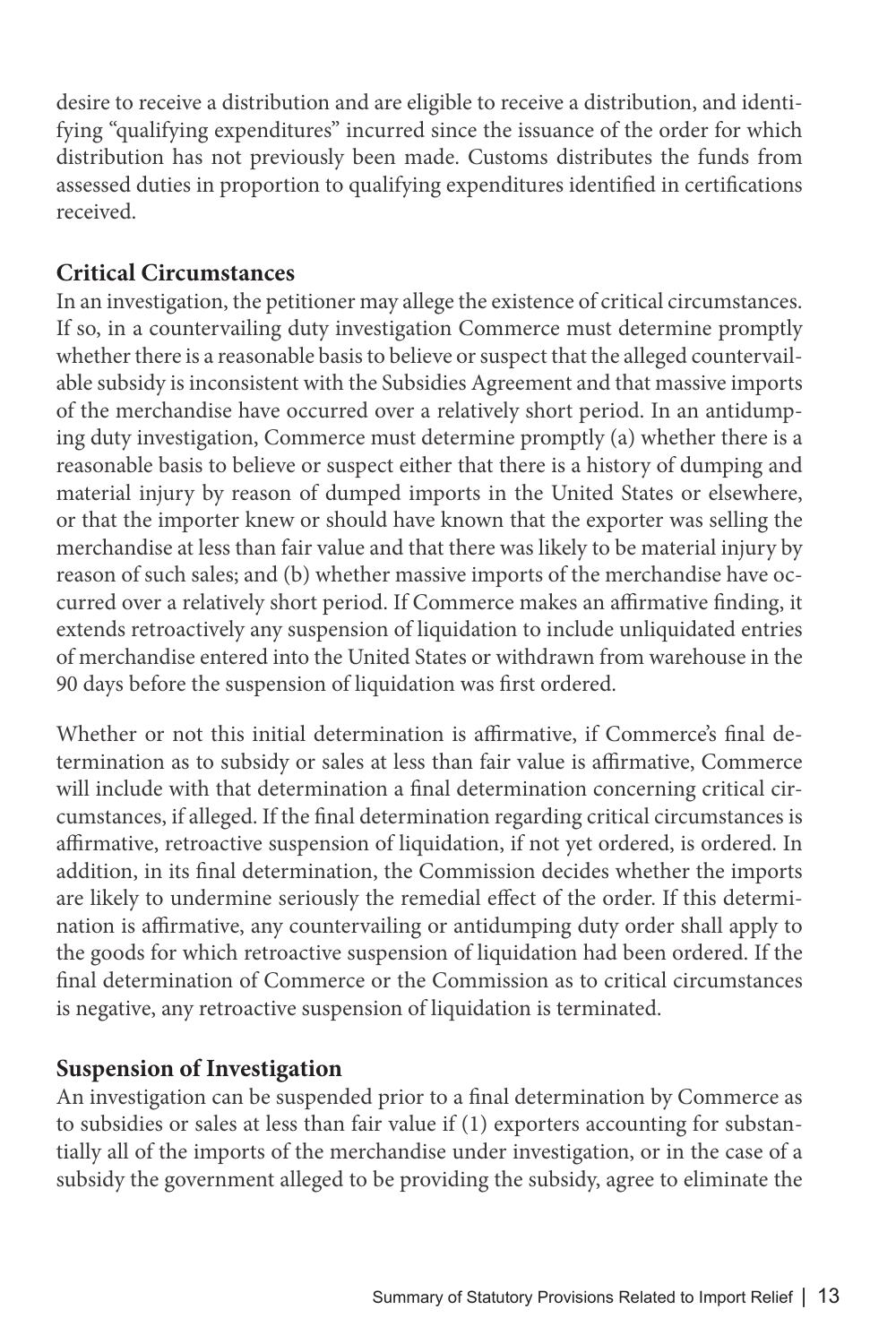subsidy or dumping margin, to completely offset the net subsidy, or to cease exports of the merchandise to the United States, within six months after suspension of the investigation; (2) extraordinary circumstances are present and the government or exporters described above agree to take action that will completely eliminate the injurious effect of the imports of the merchandise under investigation (in the case of subsidies this may include a quantitative restriction agreed to with the foreign government); or (3) the investigation concerns alleged sales at less than fair value from a non-market economy country and that country agrees to restrict exports of the merchandise to the United States.

At least 30 days in advance of any suspension, Commerce must notify parties to the proceeding and consult with petitioner. Before or at the same time as it suspends a proceeding, Commerce must issue an affirmative preliminary determination as to subsidy or sales at less than fair value. If, within 20 days of the date of publication of the notice of suspension, certain interested parties or a country alleged to be providing a subsidy request continuation, the suspended investigation must be continued. In such a case, if the Commission and Commerce reach affirmative determinations, the suspension agreement remains in effect. If the final determination by Commerce or the Commission is negative, the agreement has no effect and the investigation is terminated.

If, within 20 days of the date of publication of the notice of suspension, the Commission receives a petition for review of a suspension agreement it determines within 75 days whether the injurious effect of the subject merchandise is eliminated completely by the agreement. If the Commission determines that the injurious effect is not eliminated, then the investigation, if not yet completed, is resumed. In addition, if Commerce determines that a suspension agreement is being violated or no longer satisfies certain other statutory criteria, then the investigation, if not yet completed, is resumed.

#### **Agency Review**

*Commerce Administrative Reviews*. If requested, Commerce must review and determine, as often as every 12 months, the amount of the net countervailable subsidy or dumping margin for merchandise under an outstanding countervailing or antidumping duty order. If the request concerns a suspended investigation, Commerce must review the status of and compliance with the agreement as well as the underlying net countervailable subsidy or dumping margin.

*Changed Circumstances Reviews.* In addition, when requested or upon its own initiative, Commerce or the Commission may review certain determinations or agreements for changed circumstances. If requested by an interested party, a hearing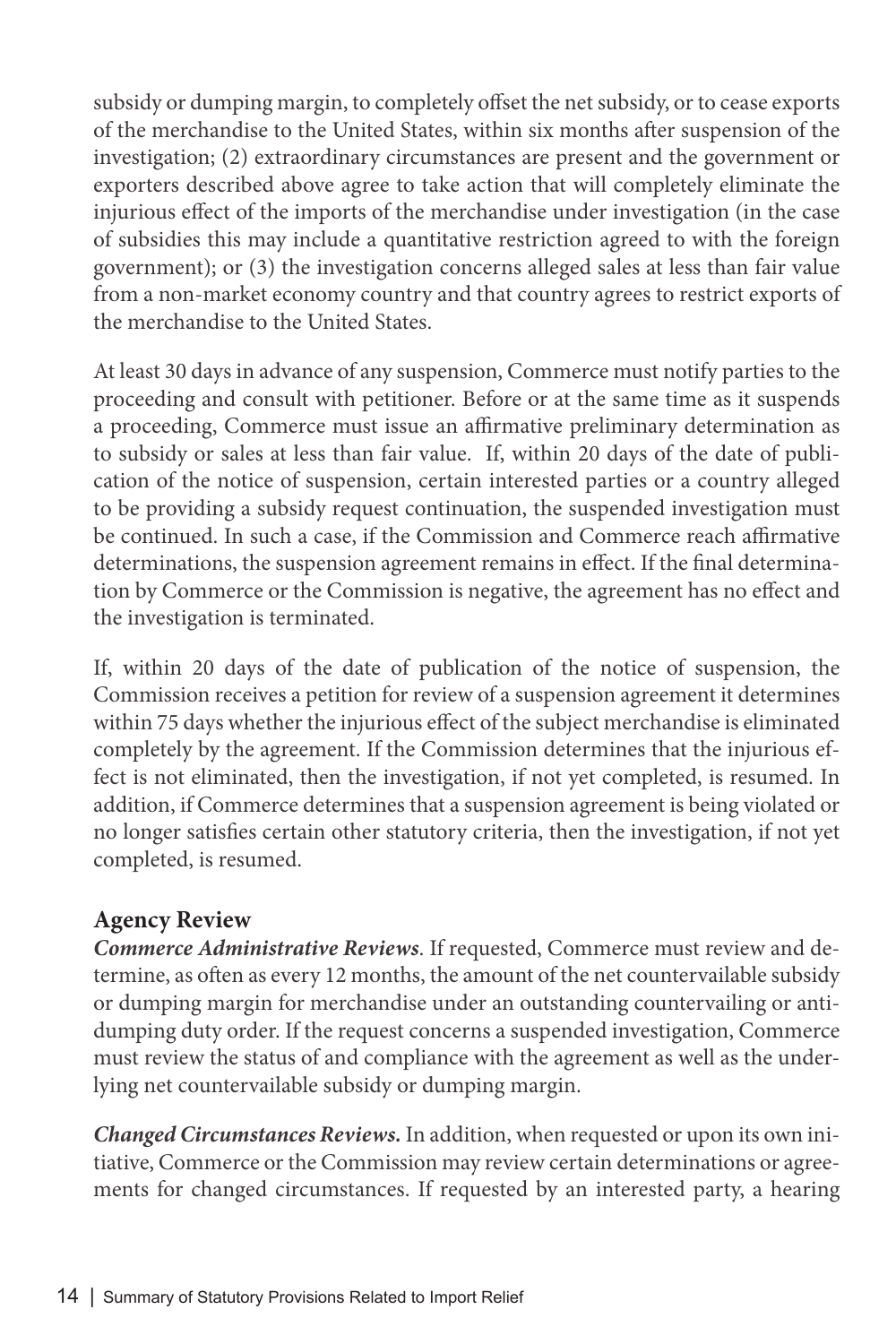must be held in connection with either of the reviews described above. Based upon a review, Commerce may revoke a countervailing or antidumping duty order, in whole or in part, or terminate a suspended investigation.

*Five-Year (Sunset) Reviews.* The Uruguay Round Agreements Act amended the antidumping and countervailing duty laws to require that Commerce and the Commission conduct "sunset reviews" no later than five years after issuance of an order, suspension of an investigation, or changed circumstances review. Such review determines whether revocation of the relevant order would be likely to lead to continuation or recurrence of dumping or countervailable subsidies and material injury. If the Commission determines that revocation of an order or termination of a suspended investigation would not be likely to lead to continuation or recurrence of material injury within a reasonably foreseeable time, the order will be revoked or the suspended investigation terminated.

Five-year reviews of all antidumping and countervailing duty orders that were issued prior to 1995 were initiated by Commerce beginning in July 1998. Five-year reviews of antidumping and countervailing duty orders that have been issued since January 1, 1995, are initiated by Commerce on or before their five-year anniversary. Following Commerce's initiation of each five-year review, the Commission sets its schedule for the review and publishes this information in the Federal Register and on its Internet web site (www.usitc.gov). Reviews are conducted every five years if an order remains in place.

The Commission usually will complete five-year reviews within 360 days of initiation. However, if interested party responses to the notice of institution are inadequate, the Commission can make an expedited determination within 150 days. Both Commerce and the Commission have authority to extend these deadlines by up to 90 days in all transition reviews and other extraordinarily complicated cases.

#### **Prevention of Circumvention of Countervailing or Antidumping Duty Orders**

In certain circumstances, Commerce may include within the scope of an outstanding countervailing or antidumping duty order additional merchandise in order to prevent circumvention of the order. Such additional merchandise may include (1) certain component parts used to create a finished product that is subject to an order, (2) merchandise completed or assembled in a third country, (3) merchandise altered in minor respects, and (4) later developed merchandise. Except in the case of merchandise altered in minor respects, if the Commission has made a prior affirmative injury determination concerning the original merchandise, the statute provides for consultations between the Commission and Commerce, upon the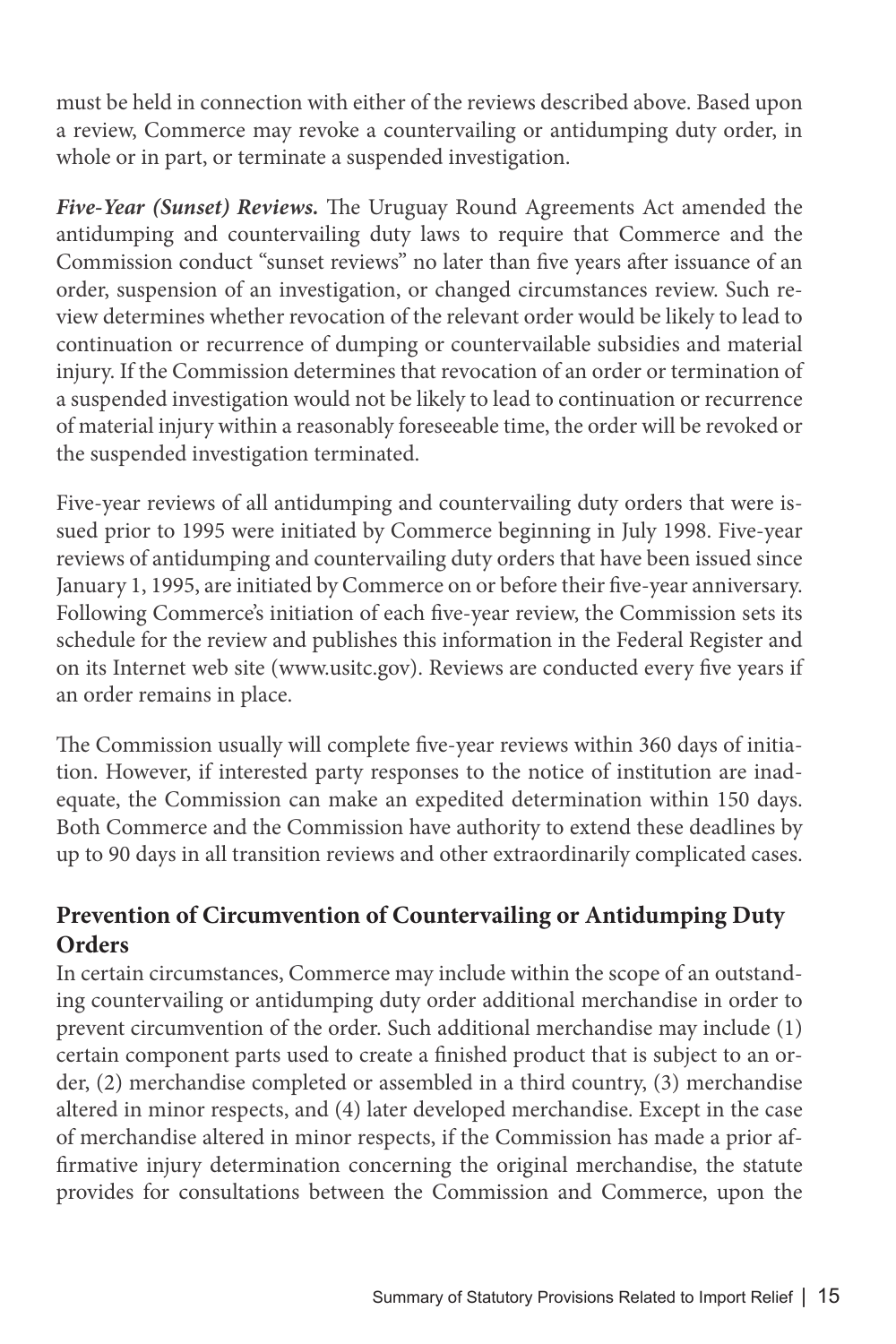Commission's request, over whether the proposed inclusion would be inconsistent with the prior Commission determination.

#### **Disclosure of Business Proprietary Information**

The Commission or Commerce, as the case may be, releases business proprietary information submitted to it only under administrative protective order to authorized representatives of interested parties that are parties to a proceeding.12 Excepted from release under protective order are privileged information, classified information, and information which there is a clear and compelling need to withhold from disclosure. When submitting to the Commission or Commerce information that is covered by an administrative protective order, a party must serve such information upon all parties that are under the protective order.<sup>13</sup>

#### **Appeal of Determinations**

An interested party adversely affected by a determination by Commerce or the Commission that concludes an investigation or review may appeal the determination to the United States Court of International Trade in New York City. In determinations involving subject merchandise from Canada or from Mexico, an interested party may forgo judicial review for binational panel review pursuant to the North American Free Trade Agreement.

Part 207 of the Commission's Rules of Practice and Procedure sets forth procedures for Commission investigations concerning countervailing and antidumping duties. Part 201 contains rules of general application.

For further information, contact:

1. Office of Investigations International Trade Administration U.S. Department of Commerce 14th Street and Constitution Avenue, NW Washington, DC 20230 Telephone: 202-482-5497

<sup>&</sup>lt;sup>12</sup> The Commission may also release proprietary information to the public if the person submitting it consents to release, or in a form that cannot be used to identify operations of a particular person.

<sup>&</sup>lt;sup>13</sup> Section 135 of the Customs and Trade Act of 1990 (Public Law 101-382) places certain limits on the disclosure of customer names under administrative protective order.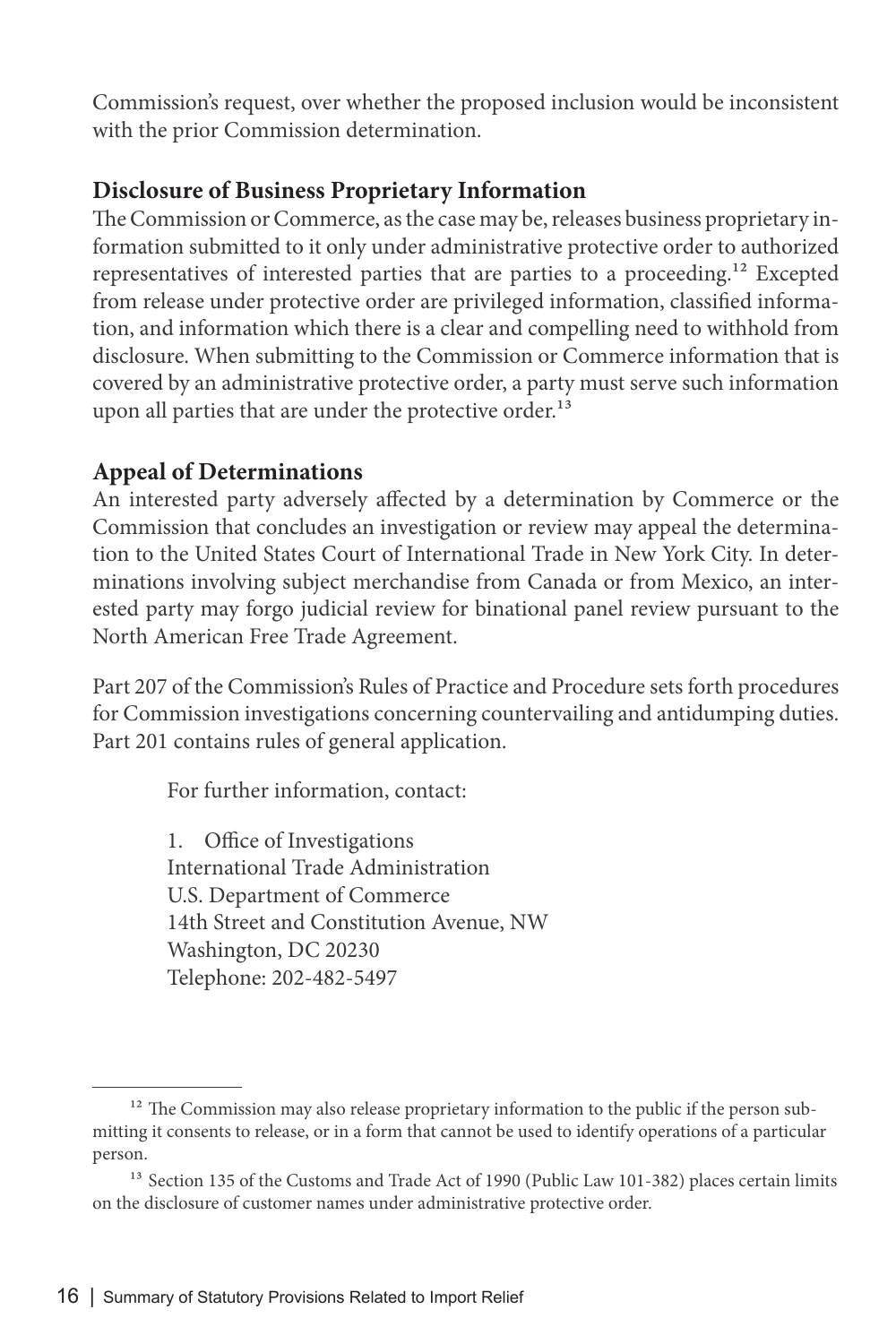2. Secretary U.S. International Trade Commission 500 E Street, SW Washington, DC 20436 Telephone: 202-205-2000

3. For CDSOA/Byrd Amendment information: USITC-related responsibilities, e-mail the USITC at: *cdsoa@usitc.gov* Customs-related responsibilities, e-mail Customs at: *cdsoa@dhs.gov*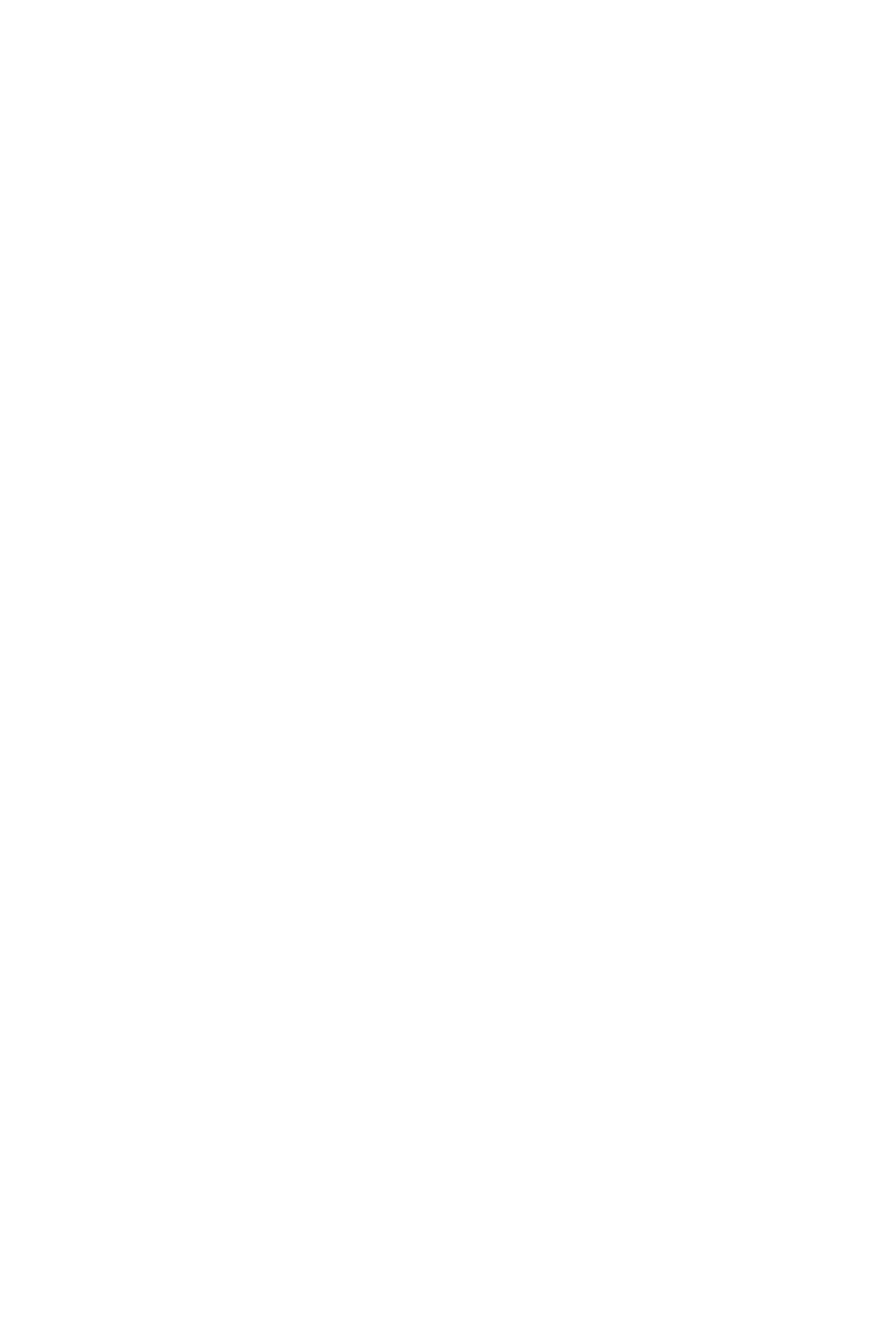## **Investigations of Unfair Practices in Import Trade, Including Infringement of Patents, Trademarks, Copyrights, Mask Works, or Boat Hull Designs**

Section 337 of the Tariff Act of 1930 (19 U.S.C. § 1337) declares unlawful:

- a. The importation, sale for importation, or sale after importation by the owner, importer, or consignee of articles that infringe a valid and enforceable United States patent, or a registered trademark, copyright, mask work, or boat hull design, for which an industry exists or is in the process of being established in the United States, and
- a. Unfair methods of competition and unfair acts in importation or sale, by the owner, importer, or consignee of articles, if such methods or acts have the threat or effect of destroying or substantially injuring an industry in the United States, of preventing the establishment of such an industry, or of restraining or monopolizing trade and commerce in the United States.14

The U.S. International Trade Commission is authorized, upon the filing of a complaint or on its own initiative, to investigate alleged violations of section 337 and to determine whether such violations exist. In lieu of a determination, the Commission may terminate an investigation, in whole or in part, on the basis of a consent order or an agreement between the private parties to the investigation, including an agreement to present the matter for arbitration. In appropriate circumstances, the Commission may issue limited or general exclusion orders, which direct that certain goods be denied entry into the United States, and/or may issue cease and desist orders, which enjoin a person from further violation of section 337.

**Relation of Section 337 to Antidumping and Countervailing Duty Laws**

If the Commission has reason to believe that a complaint or investigation under section 337 is based solely on alleged facts falling under the antidumping or countervailing duty laws, the Commission must decline to institute or must terminate, as the case may be, its investigation under section 337. If the complaint or investigation before the Commission is based in part on section 337 and in part on the antidumping or countervailing duty laws, the Commission may institute or continue an investigation.

<sup>&</sup>lt;sup>14</sup> Section 1342 of the Omnibus Trade and Competitiveness Act of 1988 (Public Law 100-418; Aug. 23, 1988) eliminated the requirement that complainant show injury in regard to acts listed in paragraph (a) above. An injury requirement remains, however, with respect to other types of unfair acts.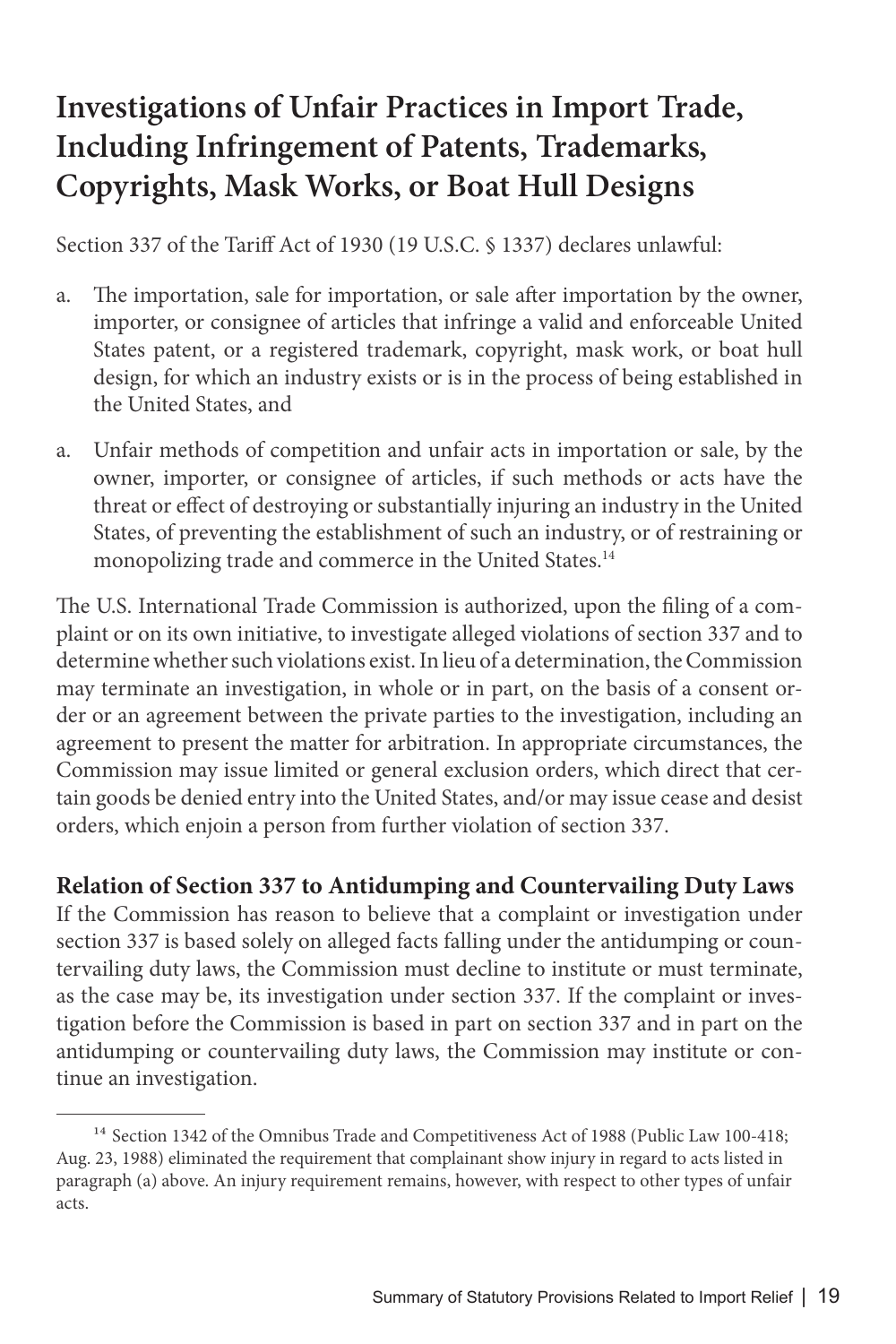#### **General Procedures**

All Commission investigations under section 337 are conducted on the record after publication of notice and with opportunity for a hearing in conformity with the adjudicative provisions of the Administrative Procedure Act (5 U.S.C. § 551 et seq.).

There are no statutory deadlines for final determinations. However, the Commission is required to conclude such investigations at the earliest practicable time. To promote expeditious adjudication, the Commission is required, within 45 days after an investigation is instituted, to establish a target date for issuing its final determination.

In investigations concerning alleged infringement of a patent, trademark, copyright, mask work, or boat hull design, relief can only be granted if a complainant proves that a domestic industry exists or is in the process of being established. A domestic industry exists if there is in the United States, with respect to the articles protected by the intellectual property right at issue, significant investment in plant and equipment, significant employment of labor or capital, or substantial investment in its exploitation, including engineering, research and development, or licensing.

#### **Confidential Business Information**

Information that is properly designated as confidential in accordance with the Commission's rules will not be disclosed without the consent of the person submitting it to the Commission, with certain exceptions. Such information will only be disclosed to Government employees who are directly involved in an investigation, in review of an order by the President or the U.S. Trade Representative, in implementation of an exclusion order, or to authorized persons under administrative protective order.

#### **Remedial Orders**

If at the completion of the investigation the Commission determines that there has been a violation of section 337, it may direct that the foreign articles be excluded from entry into the United States. In addition to or in lieu of an exclusion order, the Commission may prohibit further violation of section 337 by issuance of a cease and desist order.

The Commission may determine not to issue a general exclusion order applicable to imports from all countries in a contested case if necessary to prevent circumvention of an exclusion order limited to products of named persons, or there is a pattern of violation of section 337 and it is difficult to identify the source of infringing imports. The Commission may issue a general exclusion order applicable to imports from all countries in an uncontested case if a violation of section 337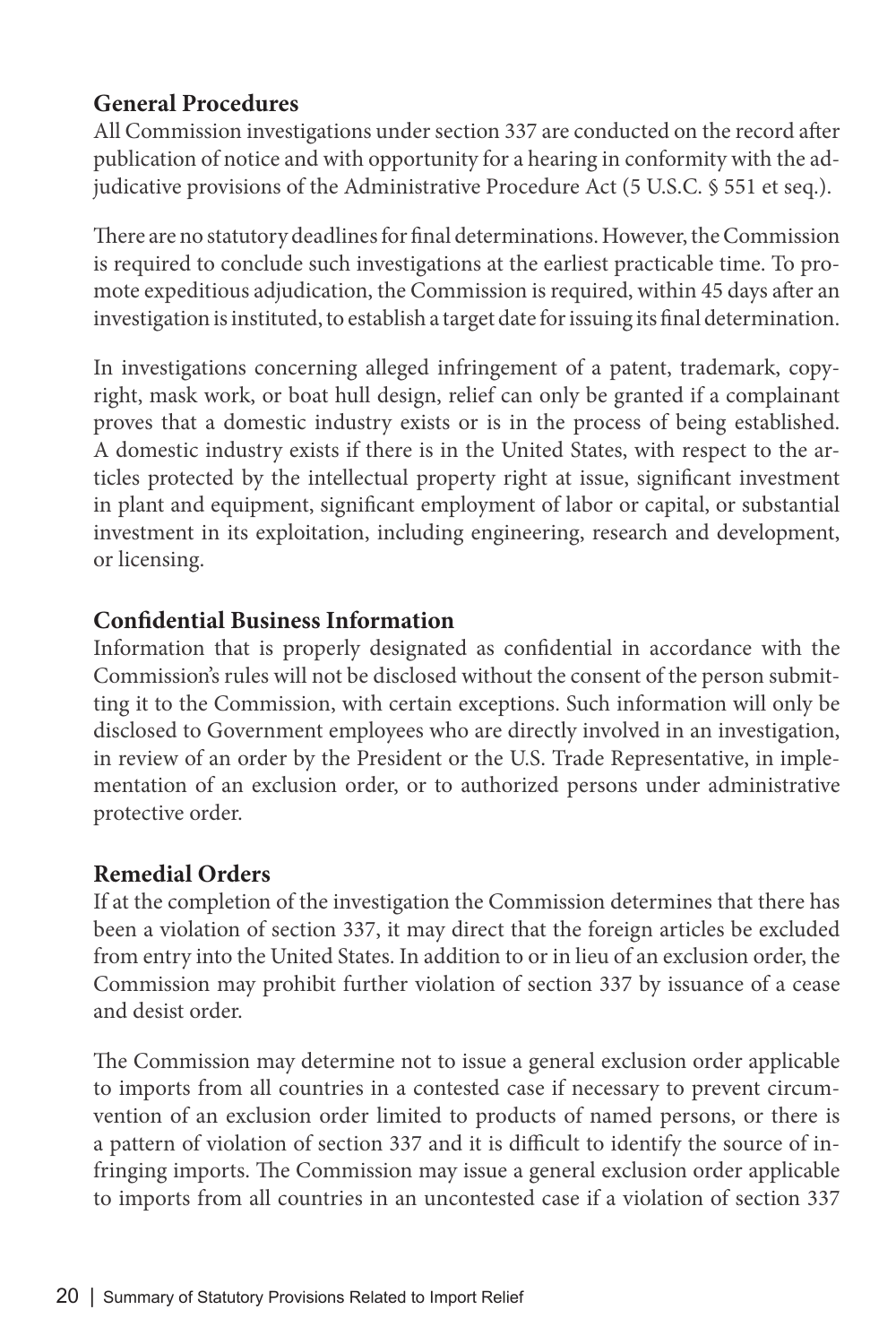is established by substantial, reliable, and probative evidence and either a general exclusion order is necessary to prevent circumvention of an exclusion order limited to products of named persons or there is a pattern of violation of section 337 and it is difficult to identify the source of infringing products.

In the course of an investigation under section 337, the Commission may issue temporary exclusion or cease and desist orders, or both, if it determines that there is reason to believe that there is a violation of section 337. In the case of a temporary exclusion order, entry of goods is to be permitted under bond, and the Commission may also require the complainant to post a bond. If a complainant requests a temporary exclusion or cease and desist order, the Commission must decide whether to issue such an order within 90 days from the institution of the investigation, or within 150 days if the case is more complicated. The Commission may refuse to issue a temporary order after consideration of the public interest.

The Commission may refuse to issue an exclusion or cease and desist order after taking into account stautory public interest factors. The Commission must consider in this regard the effects of a remedial order on: (1) the public health and welfare; (2) competitive conditions in the United States economy; and (3) the product of like or directly competitive articles in the United States; and (4) United States consumers. Following the issuance by the Commission of a temporary or final exclusion or cease and desist order, the U.S. Trade Representative may disapprove "for policy reasons" the Commission's determination within 60 days after notification of the determination.

#### **Default**

In addition, if a complainant under section 337 seeks relief limited to a particular respondent who fails to appear in the action without good cause, the Commission is required to presume the facts as alleged by the complainant and, upon request, to issue an exclusion order or cease and desist order or both, limited to the particular respondent. The Commission may refuse to issue a general or limited order described above after considering the effect of such an order on the public health and welfare, competitive conditions in the U.S. economy, the production of like or directly competitive articles in the United States, and U.S. consumers.

#### **Sanctions for Violations of Orders**

A violator of a Commission cease and desist order is subject to a civil penalty of up to the greater of \$100,000 per day or twice the domestic value of the articles concerned for each day the articles are entered or sold in violation of the order. The Commission may direct that goods imported in violation of an exclusion order be seized and forfeited to the United States in certain circumstances. The goods may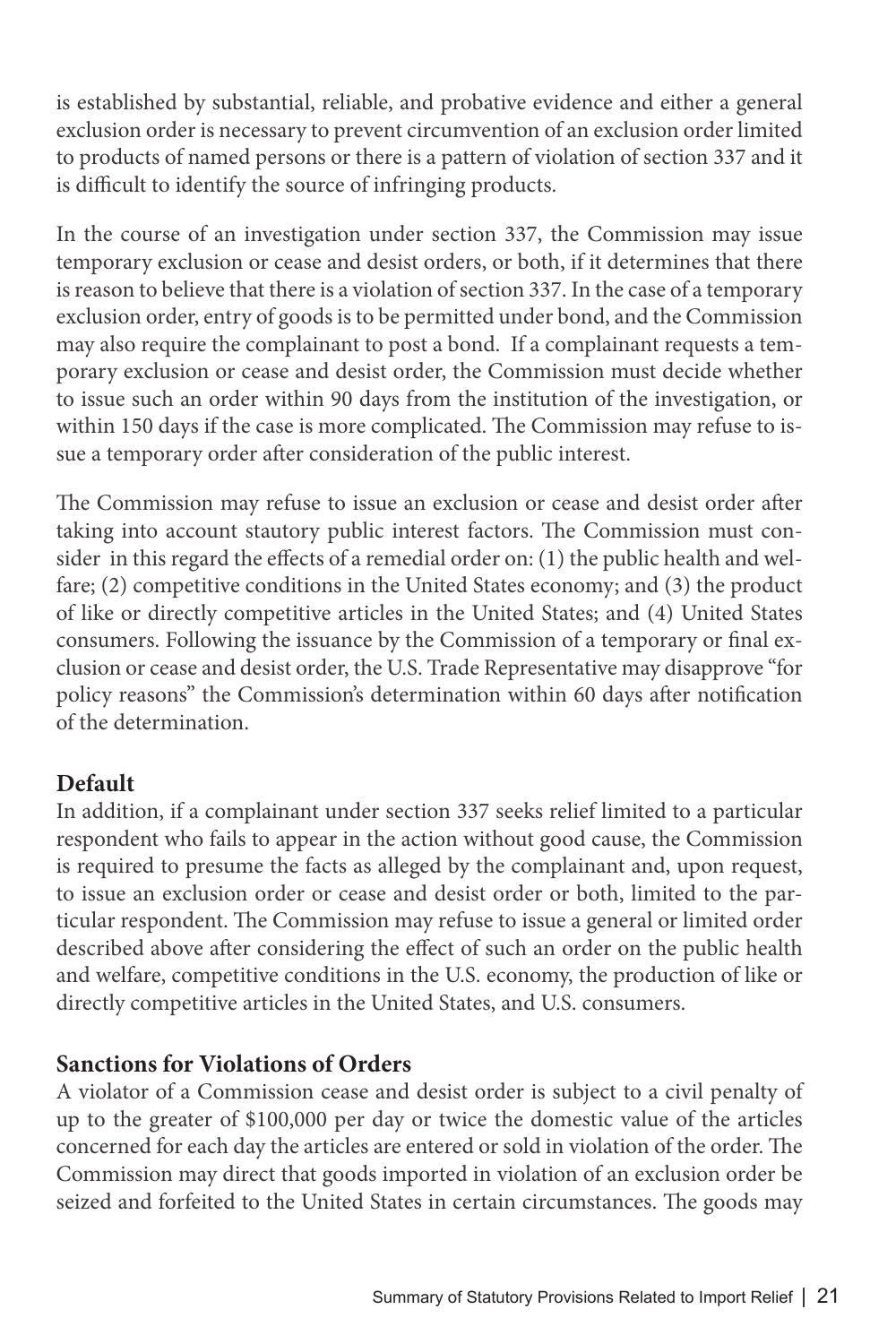be seized and forfeited if the owner, importer, consignee, or the agent of any such person, had entry of the goods previously denied because of the exclusion order and was given a written warning that further attempts at importation would result in forfeiture.

#### **Appeal of Commission Determinations**

Persons adversely affected by a Commission determination may appeal the determination to the United States Court of Appeals for the Federal Circuit.

Part 210 of the Commission's Rules of Practice and Procedure sets forth procedures related to Commission investigations under section 337. Part 211 pertains to enforcement procedures. Part 201 contains rules of general application.

For further information, contact:

Secretary U.S. International Trade Commission 500 E Street, SW Washington, DC 20436 Telephone: 202-205-2000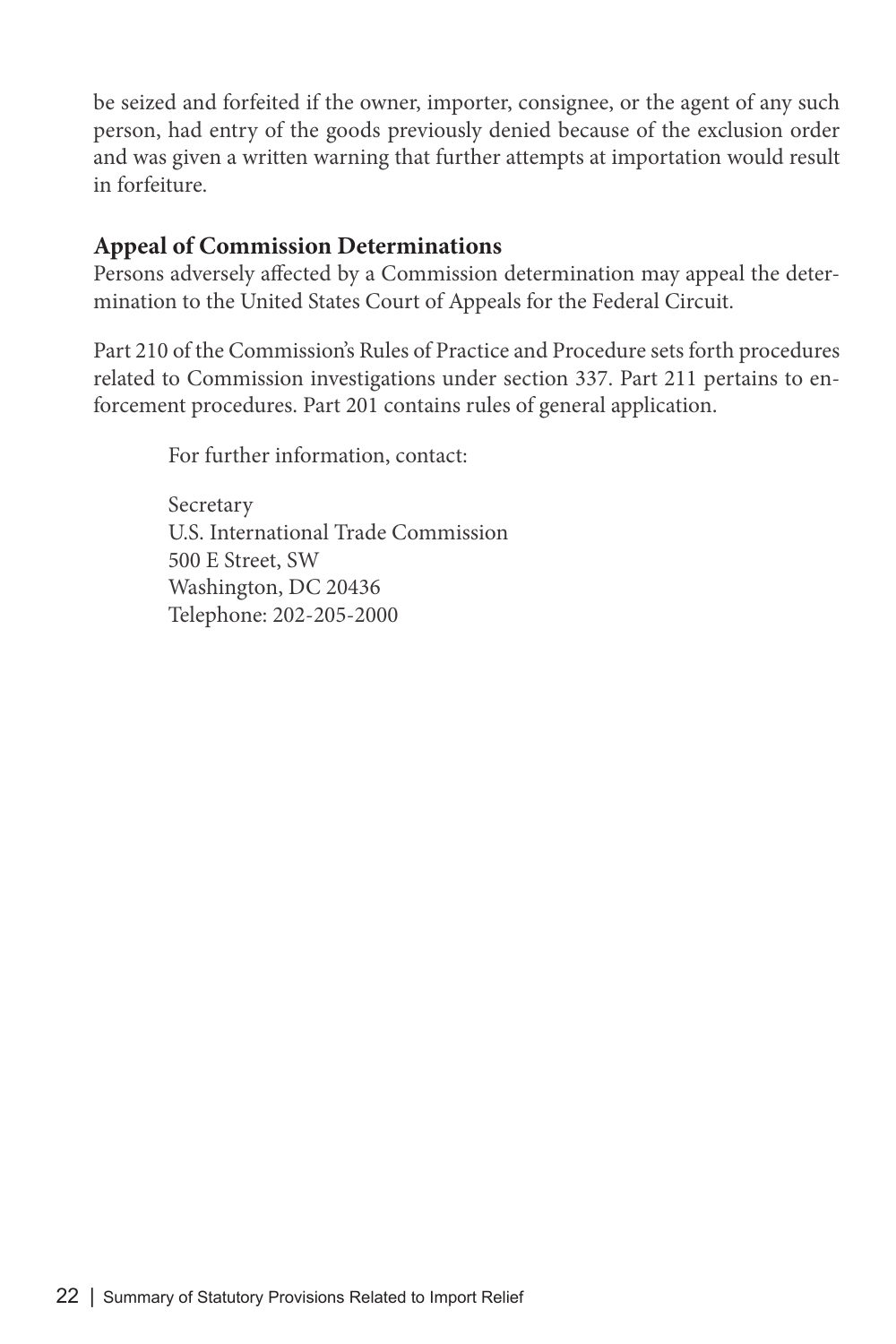## **General Investigations of Trade and Tariff Matters**

Under section 332 of the Tariff Act of 1930 (19 U.S.C. § 1332), the U.S. International Trade Commission conducts investigations into trade and tariff matters upon request of the President, the U.S. House Committee on Ways and Means, the U.S. Senate Committee on Finance, either branch of the Congress, or upon the Commission's own initiative. The Commission has broad authority to investigate matters pertaining to the customs laws of the United States, foreign competition with domestic industries, and international trade relations.

Unlike other investigations by the Commission, there is no established procedure for the initiation of investigations under section 332 by public petition. However, in the course of an investigation under section 332, the Commission generally seeks written submissions and participation in hearings by the public. In general, the Commission makes its reports under section 332 available to the public, with the exception of confidential business information or reports (or portions of reports) classified as confidential under national security criteria.

General rules concerning the submission of documents and participation in hearings are set forth in part 201 of the Commission's Rules of Practice and Procedure.

For further information, contact:

Secretary U.S. International Trade Commission 500 E Street, SW Washington, DC 20436 Telephone: 202-205-2000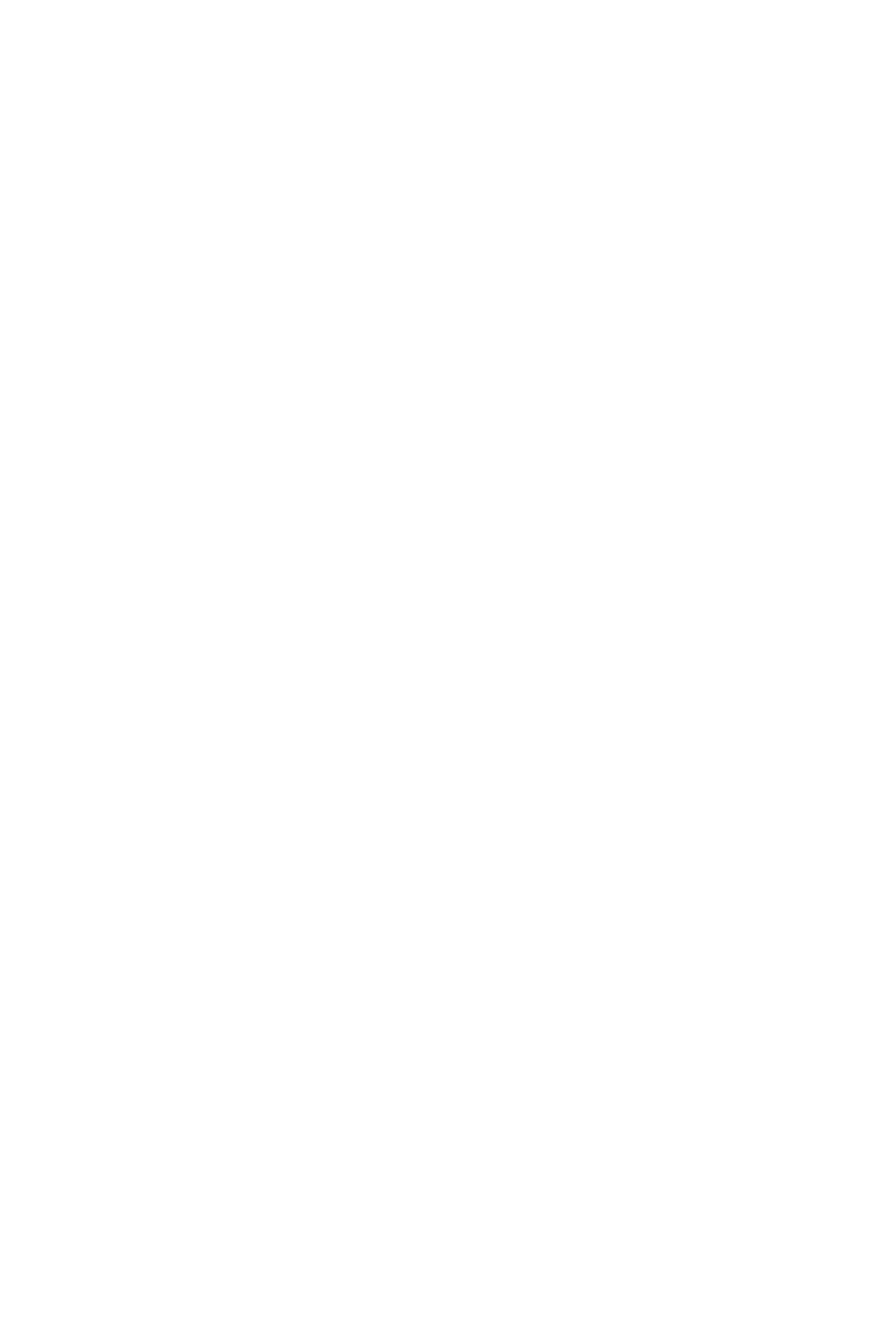## **Investigations of Injury to U.S. Industries from Increased Imports**

Sections 201 to 204 of the Trade Act of 1974 (19 U.S.C. §§ 2251 to 2254) concern investigations by the U.S. International Trade Commission as to whether an article is being imported into the United States in such increased quantities as to be a substantial cause of serious injury, or the threat thereof, to a domestic industry. (See also the section of this Summary relating to injury to U.S. industries from increased imports under a free trade agreement, p. 29 infra.)

If the Commission makes an affirmative determination, it recommends to the President the action that will address the serious injury or threat and facilitate positive adjustment by the industry to import competition. The President makes the final decision on remedy, including the form, amount, and duration.<sup>15</sup> Sections 201 to 204 also provide for the filing of industry adjustment plans and commitments in connection with an investigation, for provisional relief pending completion of the full investigative process in the case of perishable agricultural articles or critical circumstances, for Commission monitoring of relief actions taken, for Commission investigations and determinations relating to extension of relief actions, and for Commission reports on the effectiveness of the relief actions taken.

#### **Commission Investigations and Recommendations**

The Commission conducts investigations upon receipt of a petition from an entity, including a trade association, firm, certified or recognized union, or group of workers, that is representative of an industry; upon request from the President or the United States Trade Representative (USTR); upon resolution of the U.S. House Committee on Ways and Means or the U.S. Senate Committee on Finance; or upon its own motion.

If the Commission makes an affirmative injury determination, it may recommend action to the President in the form of an increase in or imposition of a duty, a tariff-rate quota, modification or imposition of a quantitative restriction, one or more appropriate adjustment measures including the provision of trade adjustment assistance, or any combination of such actions. In addition, the Commission may

<sup>&</sup>lt;sup>15</sup> Affirmative Commission determinations provide a basis for the President to take an action under article XIX of the General Agreement on Tariffs and Trade (GATT), the so-called GATT escape clause, which permits a country to "escape" from international obligations when certain conditions are present. Article XIX also provides that countries against whom actions are taken under article XIX may suspend certain concessions or other obligations under the GATT toward the country taking the actions.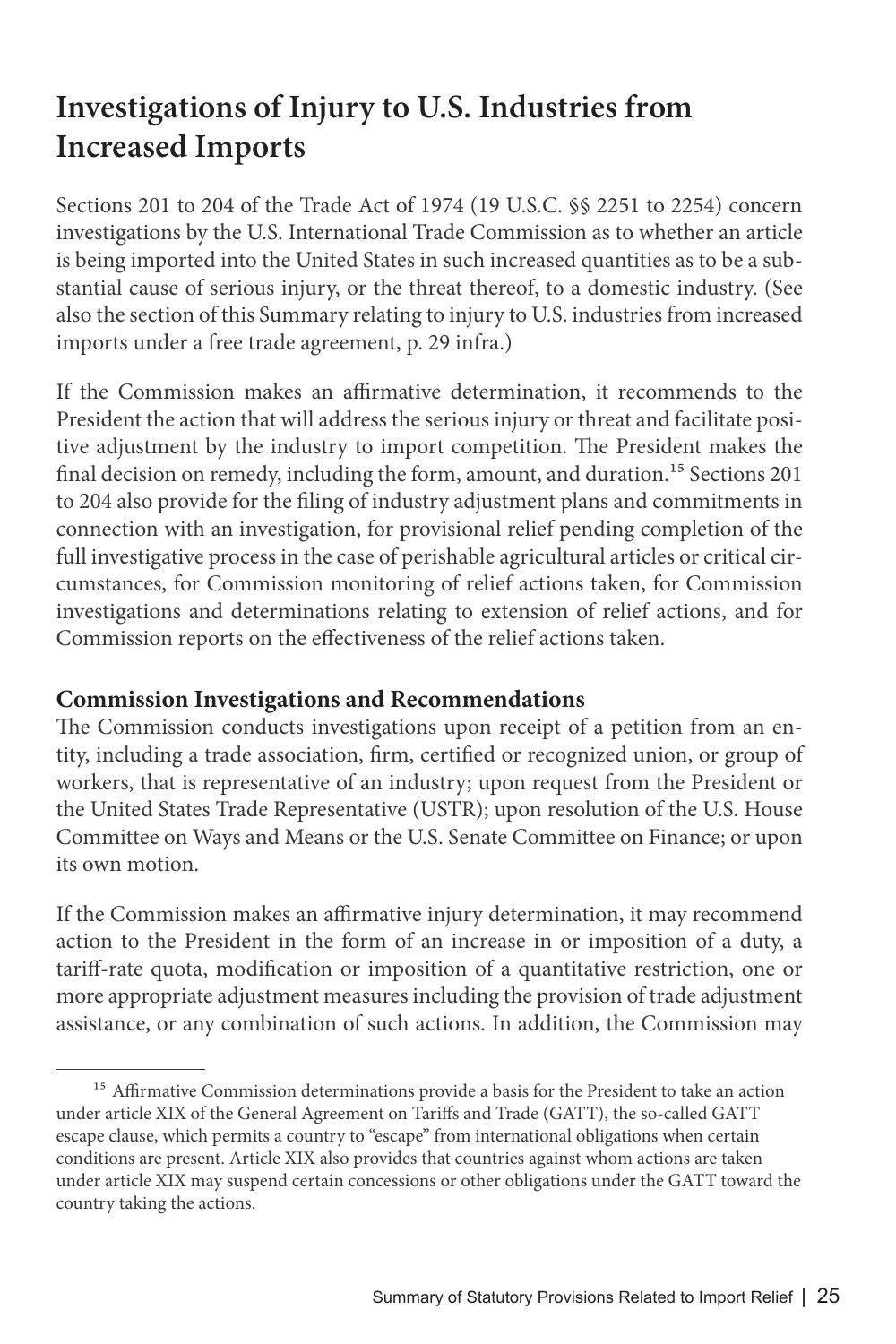also recommend that the President initiate international negotiations to address the underlying cause of the increase in imports or otherwise to alleviate the injury or threat, or that he implement any other action authorized under law that is likely to facilitate positive adjustment to import competition. For the purpose of assisting the President in determining whether to exclude certain countries with which the United States has implemented free trade agreements from a relief action, the Commission also must make a finding concerning whether imports from those countries account for a substantial share of total imports and are contributing importantly to the serious injury or threat of serious injury.

Except when critical circumstances are alleged to exist (see special timing procedure below), the Commission must make its injury determination within 120 days of receipt of the petition, request, resolution, or institution on its own motion (150 days in more complicated cases). The Commission must complete its investigation and submit to the President a report that includes the Commission's findings and any recommendations for Presidential action not later than 180 days after receipt of the petition, request, resolution, or institution on its own motion. The Commission must hold a public hearing in connection with the injury phase of its investigation and must hold a second hearing on the question of remedy if it makes an affirmative injury determination.

#### **Disclosure of Confidential Business Information**

The Commission releases confidential business information submitted to it only under administrative protective order to authorized representatives of interested parties that are parties to a proceeding. Excepted from release under protective order are privileged information, classified information, and information which there is a clear and compelling need to withhold from disclosure. When submitting to the Commission information that is covered by an administrative protective order, a party must serve such information upon all parties that are under the protective order.

#### **Adjustment Plans and Industry Commitments**

A petitioner may submit to the Commission an adjustment plan to facilitate positive adjustment to import competition either at the time that the petition is filed or within 120 days of the filing of the petition. Before doing so, the petitioner and others in the industry may consult with the USTR and with any other Federal agency designated by the USTR for the purpose of evaluating the adequacy of the proposals being considered for inclusion in the plan.

Regardless of whether such a plan is submitted, in the course of the investigation any firm, certified or recognized union or group of workers, trade association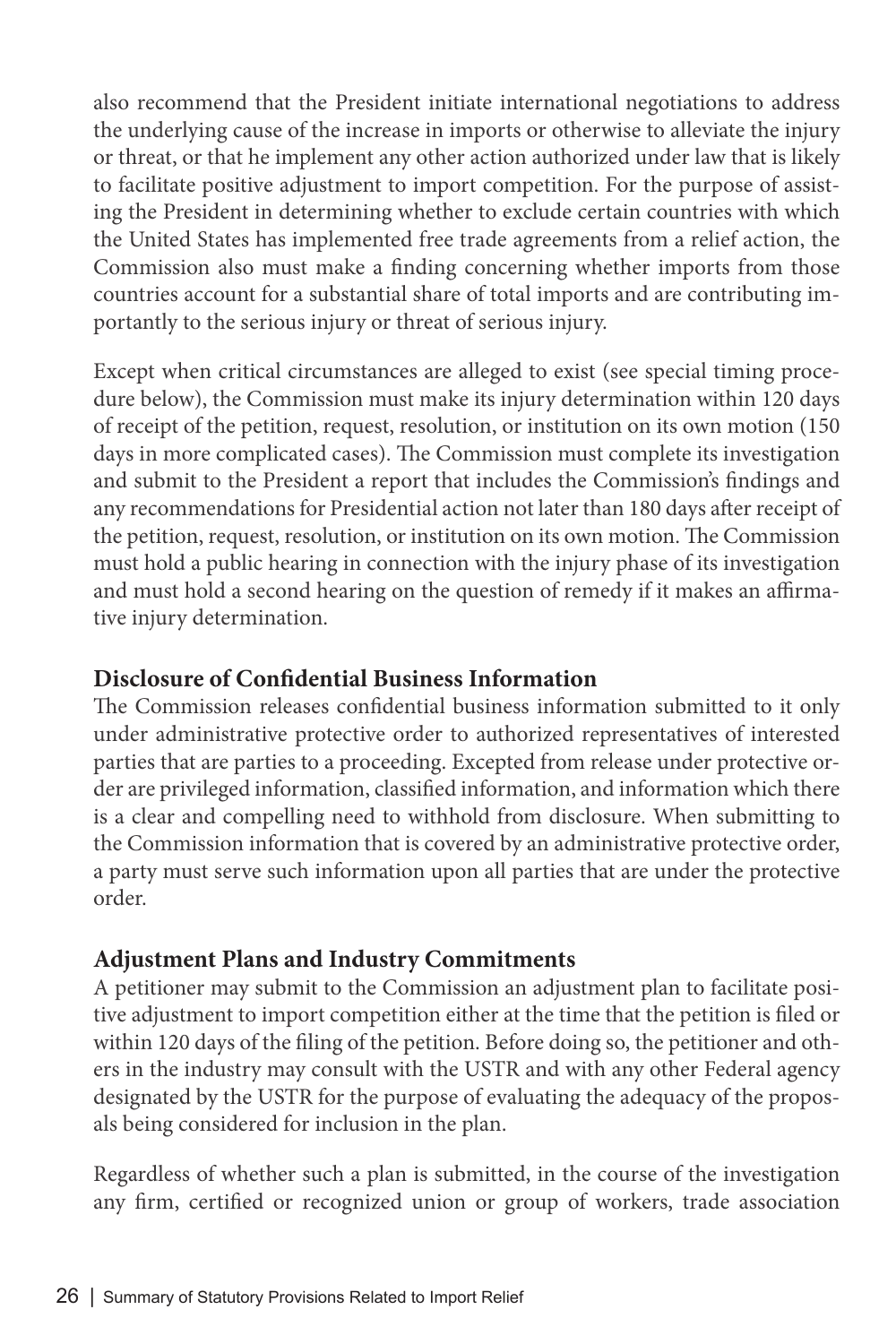representing the industry, or any other person or group of persons may individually submit to the Commission commitments regarding action such persons and entities intend to take to facilitate positive adjustment to import competition. The Commission, in determining what action to recommend, and the President, in determining what action to take, are to take into account any plan and commitments.

#### **Presidential Action**

Within 60 days of receipt of a report from the Commission containing an affirmative injury determination and remedy recommendation (50 days if provisional relief is in place as a result of a determination that critical circumstances exist), the President is to take "all appropriate and feasible action within his power which the President determines will facilitate efforts by the domestic industry to make a positive adjustment to import competition and provide greater economic and social benefits than costs." In determining what action to take, if any, the President is to take into account the Commission's report, industry efforts being made or to be implemented to make a positive adjustment to import competition, factors related to the national economic interest of the United States, and certain other statutory factors.

The President may take action by proclaiming an increase in or imposition of a tariff, a tariff-rate quota, or a modification or imposition of a quantitative restriction; negotiating agreements; auctioning import licenses; initiating international negotiations; submitting legislative proposals to Congress; taking any other appropriate and feasible action otherwise authorized; or any combination of the above actions.

Action may be taken for a period of up to four years and may be extended one or more times, but the overall period of relief, including extensions, may not exceed eight years. No tariff may be increased to a level that is more than 50 percent ad valorem above the rate existing before the proclamation of action. Any quantitative restriction imposed must allow entry of at least that quantity or value of imports entered during the most recent three years that the President finds is representative of imports of such article, unless the President finds that the importation of a different quantity or value is clearly justified in order to prevent or remedy serious injury. Any action in the form of a duty, tariff-rate quota or quantitative restriction that has an effective period of more than one year is to be phased down at regular intervals. If the Commission finds injury or threat of injury, the Secretary of Labor is to give expedited consideration to petitions by workers for certification of eligibility to apply for adjustment assistance; the Secretary of Commerce is to do the same regarding such petitions from firms.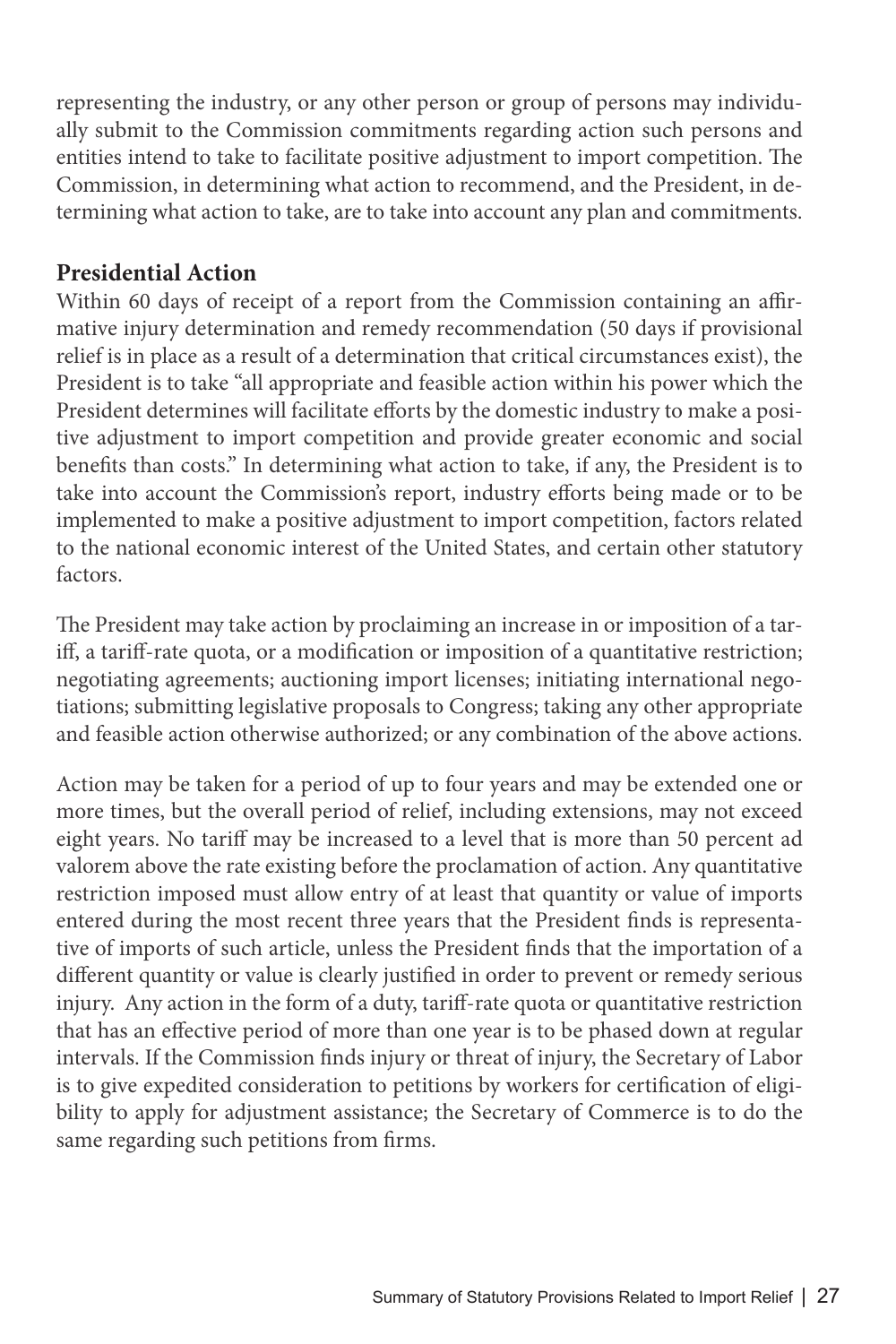Under implementing legislation for certain free trade agreements (FTAs) that the United States has entered into, the Commission is required to make certain additional findings with respect to whether imports from the FTA country are a substantial cause of the serious injury or threat of serious injury, or have contributed importantly to the serious injury or threat of serious injury, and the President may exempt such FTA imports from the remedy action.

#### **Congressional Action**

The President must report to Congress on the action that he is taking, and if he takes action that differs from that recommended by the Commission or takes no action at all, Congress may, through a joint resolution within 90 days, direct the President to proclaim the action recommended by the Commission.

#### **Provisional Relief in the Case of Perishable Agricultural Products or Critical Circumstances**

*Perishable agricultural products.* An entity representing a domestic industry that produces a perishable agricultural product may also petition the Commission for provisional relief, provided that such product has been the subject of import monitoring by the Commission for at least 90 days prior to the filing of the request for provisional relief. Requests for such monitoring are made to the USTR, which is authorized to request that the Commission monitor imports of a perishable agricultural product.

Upon the filing of a petition that contains a request for provisional relief, the Commission has 21 days in which to determine whether increased imports of a perishable agricultural product are a substantial cause of serious injury or threat to the domestic industry producing a like or directly competitive perishable article and whether the serious injury is likely to be difficult to repair or cannot be timely prevented through a full 180 day investigation. If it makes an affirmative finding, the Commission is required to recommend relief to the President, which would generally be in the form of a tariff. The President has seven days in which to consider the Commission's recommendation and provide any provisional relief. Such relief would generally remain in effect pending completion of the Commission's investigation. The Commission continues its investigation regardless of whether its preliminary determination is affirmative or negative. The 21-day provisional relief phase of the investigation is counted as part of the 120-day injury phase.

*Critical circumstances.* A petitioner may allege in its petition that critical circumstances exist. Critical circumstances are considered to exist if (1) there is clear evidence that increased imports of the article are a substantial cause of serious injury, or the threat thereof, to the domestic industry, and (2) delay in taking action would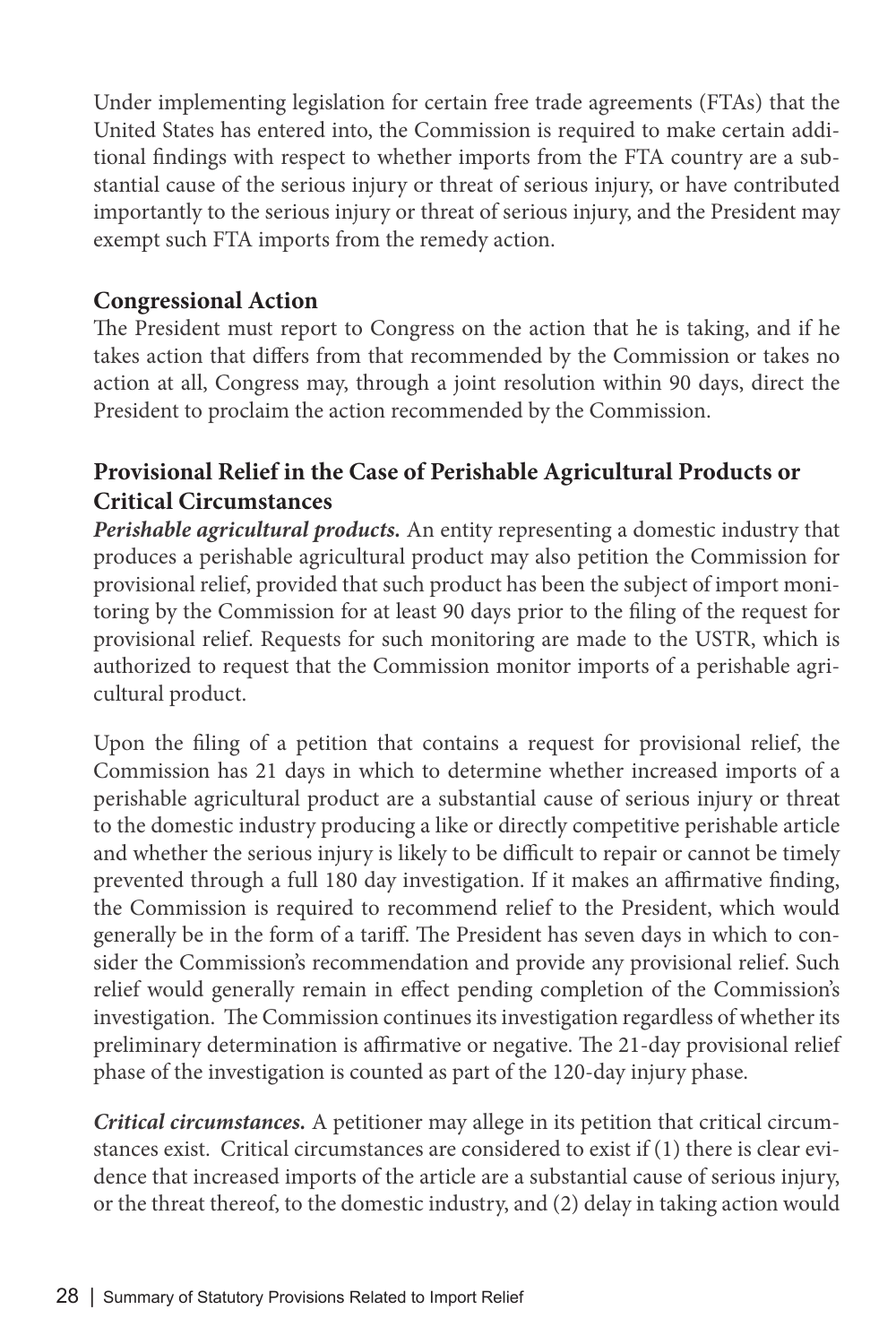cause damage to that industry that would be difficult to repair. Within 60 days of the filing of the petition containing such a request, the Commission is required to determine whether such circumstances exist and, if so, find and recommend to the President appropriate provisional relief. After receiving a Commission report containing such a determination and recommendation, the President has 30 days in which to determine what, if any, provisional relief action to take. Such provisional relief would generally be in the form of a tariff. The Commission continues its investigation regardless of whether its preliminary determination is affirmative or negative. It begins the 120-day injury phase of a section 202 investigation only after it has completed the critical circumstances phase (that is, the 60-day critical circumstances phase is not counted as part of the 120-day phase).

Provisional relief terminates if the Commission subsequently makes a negative injury determination; when the President takes a more permanent action after receiving the Commission's report at the end of the 180-day investigation; when the President, after receiving that report, determines that he will not take any action; or when the President determines that, because of changed circumstances, relief is no longer warranted. Provisional relief may not exceed 200 days.

#### **Monitoring, Modification, or Extension of Action**

The Commission monitors developments in industries for which action has been taken under these provisions and, when the relief action exceeds three years, submits a report to the President and the Congress on the results of such monitoring not later than the midpoint of the relief period. The Commission holds a hearing in the course of preparing each such report.

Upon request of the President, the Commission advises the President on the probable economic effect of the reduction, modification, or termination of action. After taking into account a Commission report or advice and after seeking advice from the Secretaries of Commerce and Labor, the President may reduce, modify, or terminate action if he determines that changed circumstances so warrant.

Upon request of the President, or upon receipt of a petition from the industry concerned filed with the Commission not earlier than nine months or later than six months before a relief action is scheduled to terminate, the Commission is to investigate and determine whether action continues to be necessary to prevent or remedy serious injury and whether there is evidence that the industry is making a positive adjustment to import competition. The Commission holds a hearing in the course of each such investigation and reports its determination to the President not later than 60 days before the action is scheduled to terminate. The President, after receiving an affirmative determination from the Commission, may extend the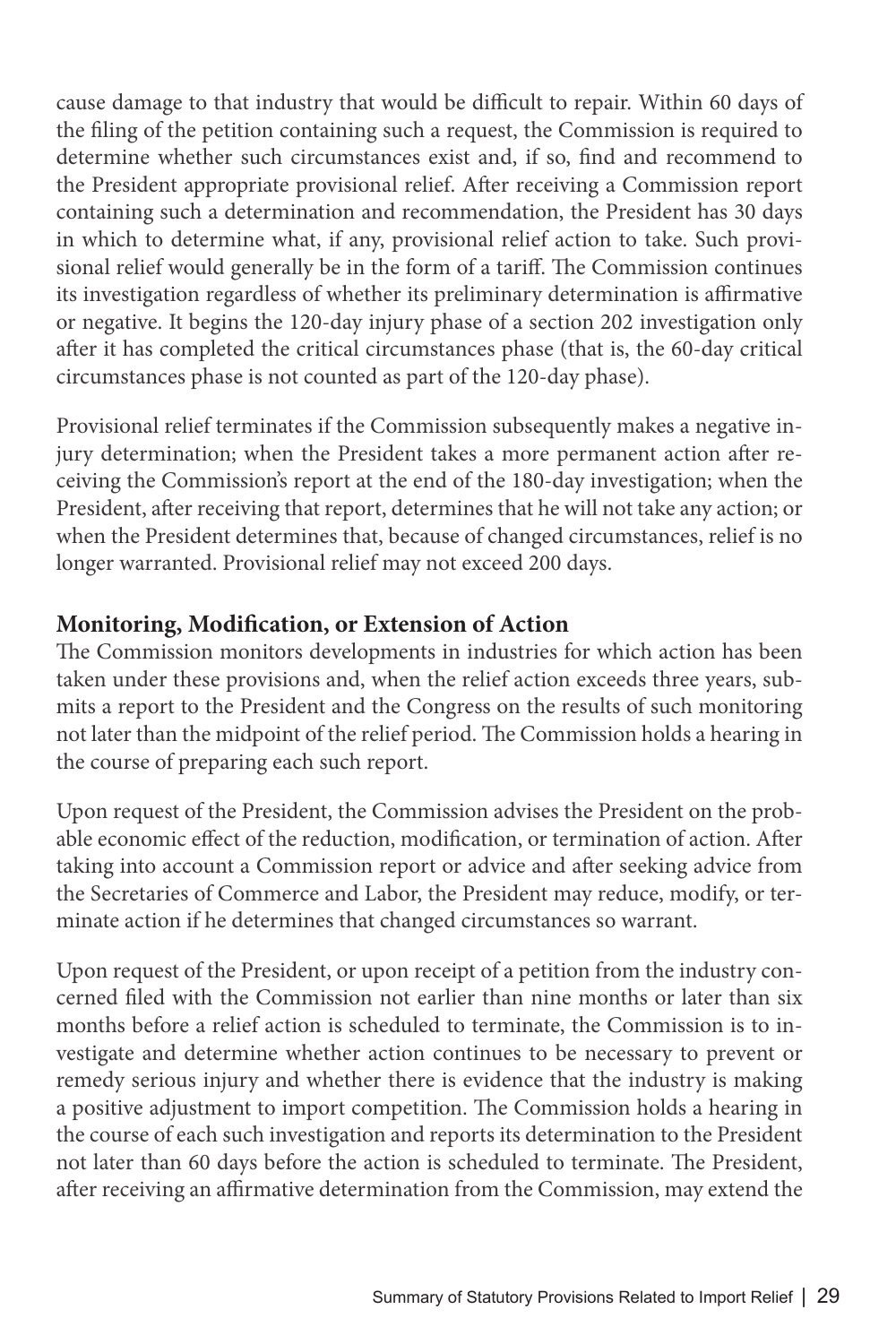period of relief if he determines that the action continues to be necessary to prevent or remedy serious injury and there is evidence that the domestic industry is making a positive adjustment to import competition.

For each concluded action, the Commission must hold a hearing and issue a report on the effectiveness of the action.

Commission procedures regarding the above provisions are contained in part 206 of the Commission's *Rules of Practice and Procedure*. Part 201 contains rules of general application.

For further information, contact:

Secretary U.S. International Trade Commission 500 E Street, SW Washington, DC 20436 Telephone: 202-205-2000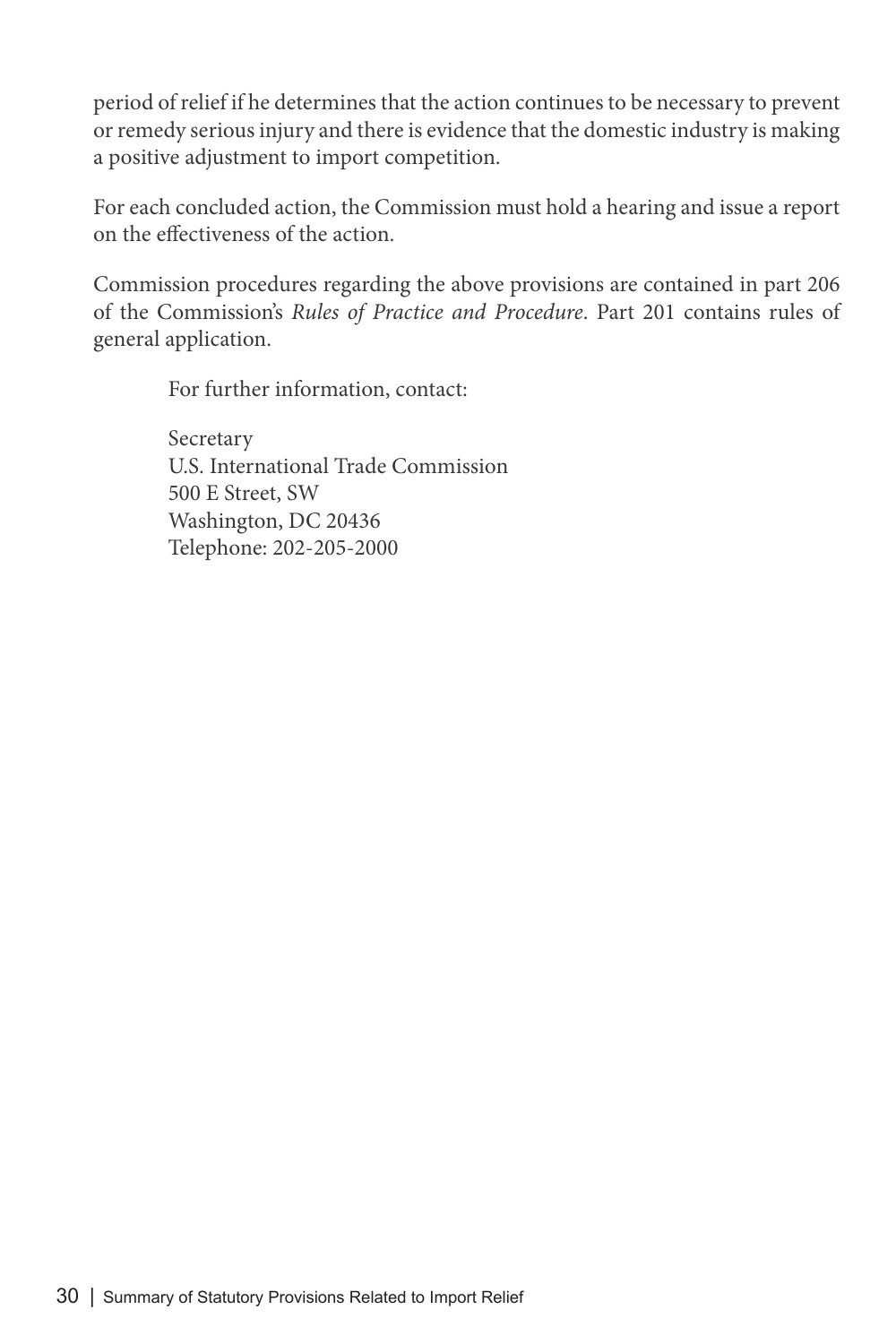## **Investigations with Respect to Imports Under a Free Trade Agreement**

The U.S. International Trade Commission also conducts safeguard investigations under several U.S. trade laws that implement safeguard provisions in free trade agreements (FTAs) that the United States has entered into. The statutory standards for taking safeguard actions under those laws are similar to the standard in the U.S. global safeguard law in sections 201-204 of the Trade Act of 1974, except that in making its determination the Commission generally considers imports only from the FTA country, and the Commission must also find that the increase in imports is the result of the reduction or elimination of a duty under the FTA. The safeguard provisions in U.S. FTA implementing legislation have sunset provisions, with the Commission authorized to conduct investigations only during the transition period of the FTA, usually 10 years, as specified in the implementing legislation.

As in investigations under sections 201-204, the Commission conducts investigations on the basis of an industry petition or at the request of the President or the U.S. Trade Representative or upon receipt of a resolution of the House Committee on Ways and Means, or the Senate Committee on Finance. If the Commission makes an affirmative injury determination, the Commission then recommends an appropriate remedy to the President, who makes the final decision on whether to impose a remedy or form of remedy. The remedy may take the form of a duty increase or suspension of further scheduled reductions in duty under the FTA. However, a duty may not be increased to a level that exceeds the lesser of the rate of duty on such goods in effect immediately before the FTA entered into force, or the current U.S. column 1 (most favored nation) rate of duty set forth in the Harmonized Tariff Schedule of the United States. The maximum duration of a remedy varies with the FTA, but is generally two to four years.

At the time this summary was prepared, the United States had entered into FTAs with Australia, Bahrain, Canada and Mexico (NAFTA), Chile, Colombia, the Dominican Republic and five Central American countries (Costa Rica, El Salvador, Guatemala, Honduras, and Nicaragua -- CAFTA-DR), Israel, Jordan, Korea, Morocco, Oman, Panama, Peru, and Singapore. Most of those FTAs contained bilateral transitional safeguard provisions. U.S. legislation implementing the safeguard provisions in those FTAs can generally be found at 19 U.S.C. 3351 (NAFTA), 19 U.S.C. 4051 (CAFTA-DR), and 19 U.S.C. 3805 note.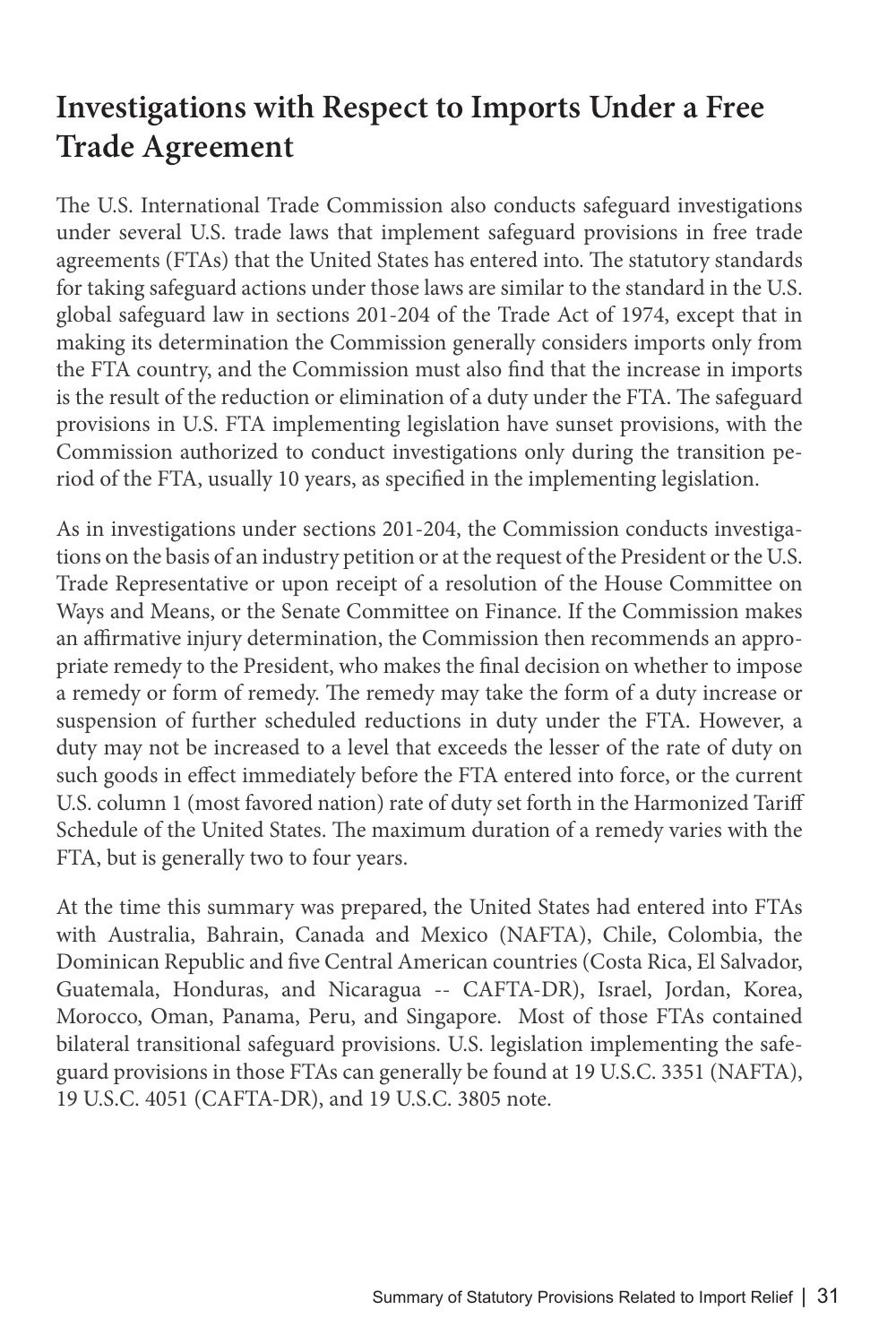The Commission's rules concerning the filing of petitions and the conduct of investigations are set forth in part 206 of its Rules of Practice and Procedure. Part 201 contains rules of general application.

For further information, contact:

Secretary U.S. International Trade Commission 500 E Street, SW Washington, DC 20436 Telephone: 202-205-2000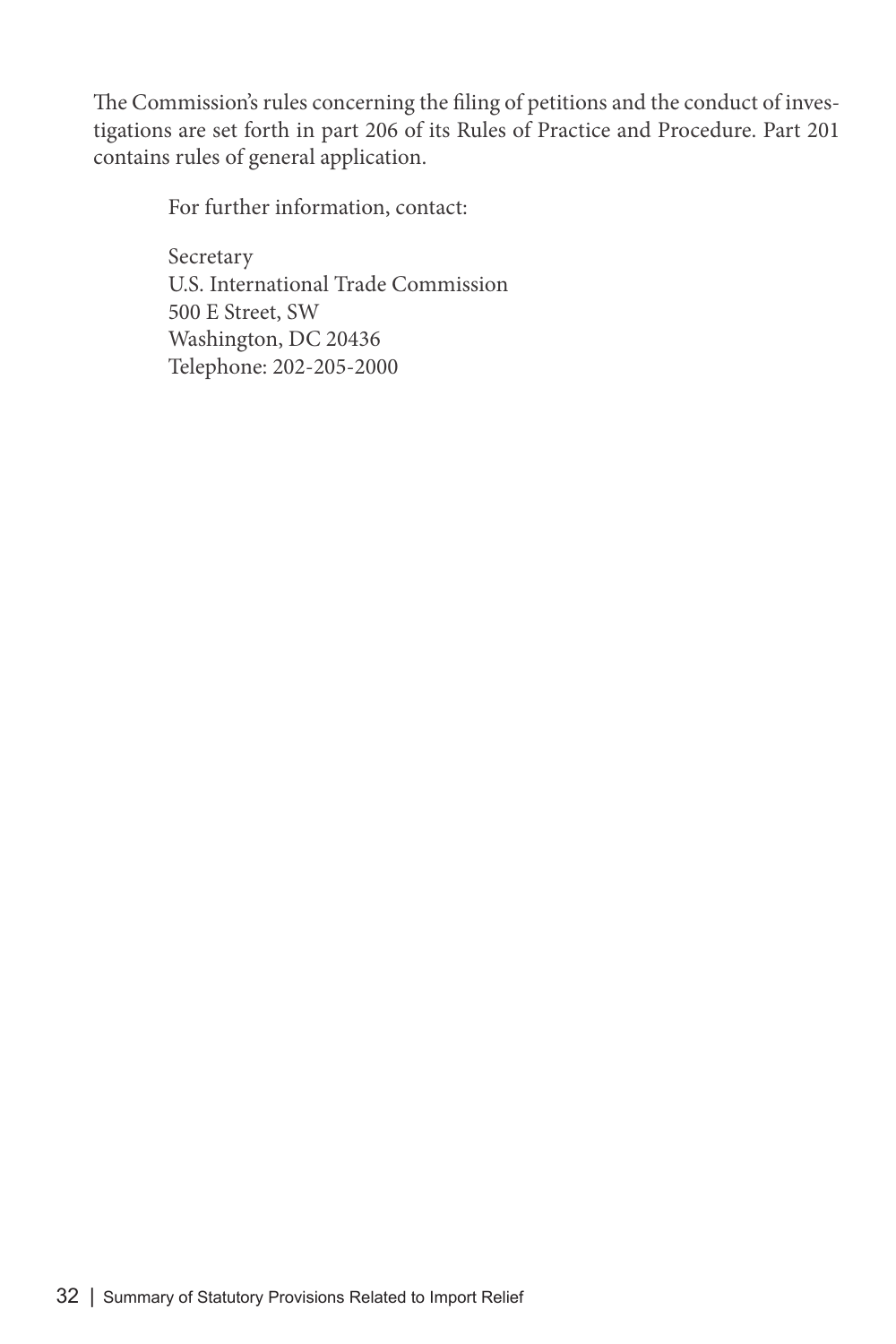## **Investigations of Market Disruption by Imports from Communist Countries**

Under section 406 of the Trade Act of 1974 (19 U.S.C. § 2436), the U.S. International Trade Commission conducts investigations to determine whether imports of an article produced in a Communist country are causing market disruption with respect to a domestically produced article. Market disruption exists when imports of an article like or directly competitive with an article produced by a domestic industry are increasing rapidly, either absolutely or relatively, so as to be a significant cause of material injury, or threat of material injury, to the domestic industry. The term "Communist country" means any country dominated or controlled by communism.

#### **Investigations by the Commission**

The Commission conducts investigations under section 406 at the request of the President or the United States Trade Representative (USTR); upon resolution of either the U.S. House Committee on Ways and Means or the U.S. Senate Committee on Finance; upon the filing of a petition by an entity, including a trade association, firm, certified or recognized union, or group of workers, which is representative of an industry; or upon its own motion. Most investigations under section 406 are conducted on the basis of petitions filed by an entity representative of an industry. The Commission must hold a public hearing in the course of the investigation and must complete its investigation within three months.

#### **Actions by the President**

If the Commission finds that market disruption exists, it finds the amount of duty or other import restriction necessary to prevent or remedy the market disruption. The President has 60 days after receiving such a recommendation from the Commission to advise Congress as to what, if any, relief he will proclaim. The President may increase or impose a duty, proclaim a tariff-rate quota, modify or impose a quantitative restriction, negotiate an agreement, or take any combination of the above actions. Action may last for up to five years, with the possibility of an extension of up to three years. No tariff may be increased to a level that is more than 50 percent ad valorem above the rate existing before the proclamation of action. Any quantitative restriction imposed must allow entry of at least that quantity or value of imports entered during the most recent period that the President finds is representative of imports of the article. Relief may apply only to imports from the subject Communist country or countries. The President may reduce or terminate relief if he finds that such action is in the national interest.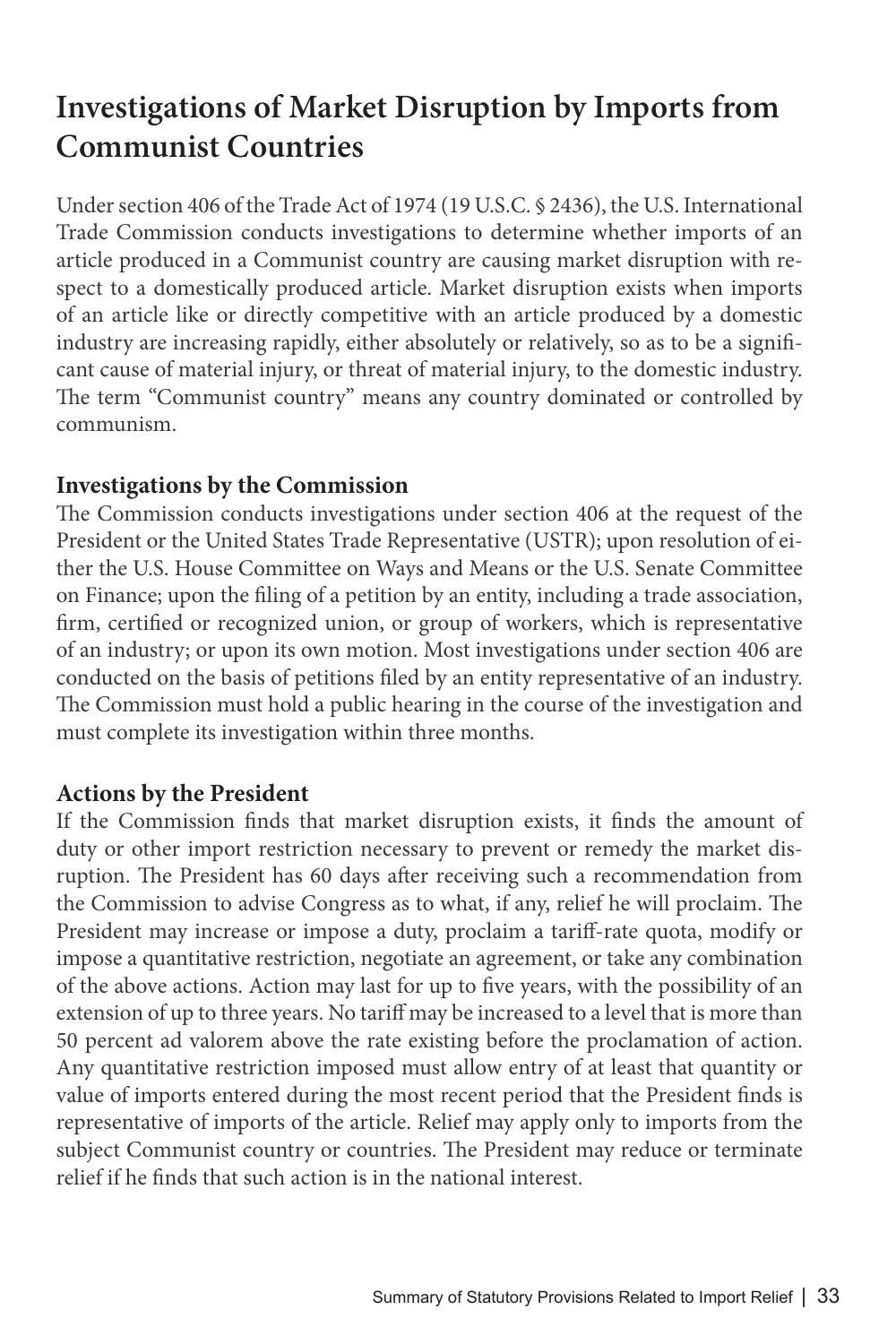#### **Congressional Action**

The President must report to Congress on the action he is taking, and if he takes action that differs from that recommended by the Commission or takes no action at all, Congress may, through a joint resolution within 90 days, direct the President to proclaim the action recommended by the Commission.

#### **Emergency Action**

Even before an investigation and determination by the Commission, the President may take action described above if he finds reasonable grounds to believe that market disruption exists and that temporary emergency action is necessary.

The Commission's rules concerning the filing of petitions and the conduct of investigations under section 406 are set forth in part 206 of its *Rules of Practice and Procedure*. Part 201 contains rules of general application.

For further information, contact:

Secretary U.S. International Trade Commission 500 E Street, SW Washington, DC 20436 Telephone: 202-205-2000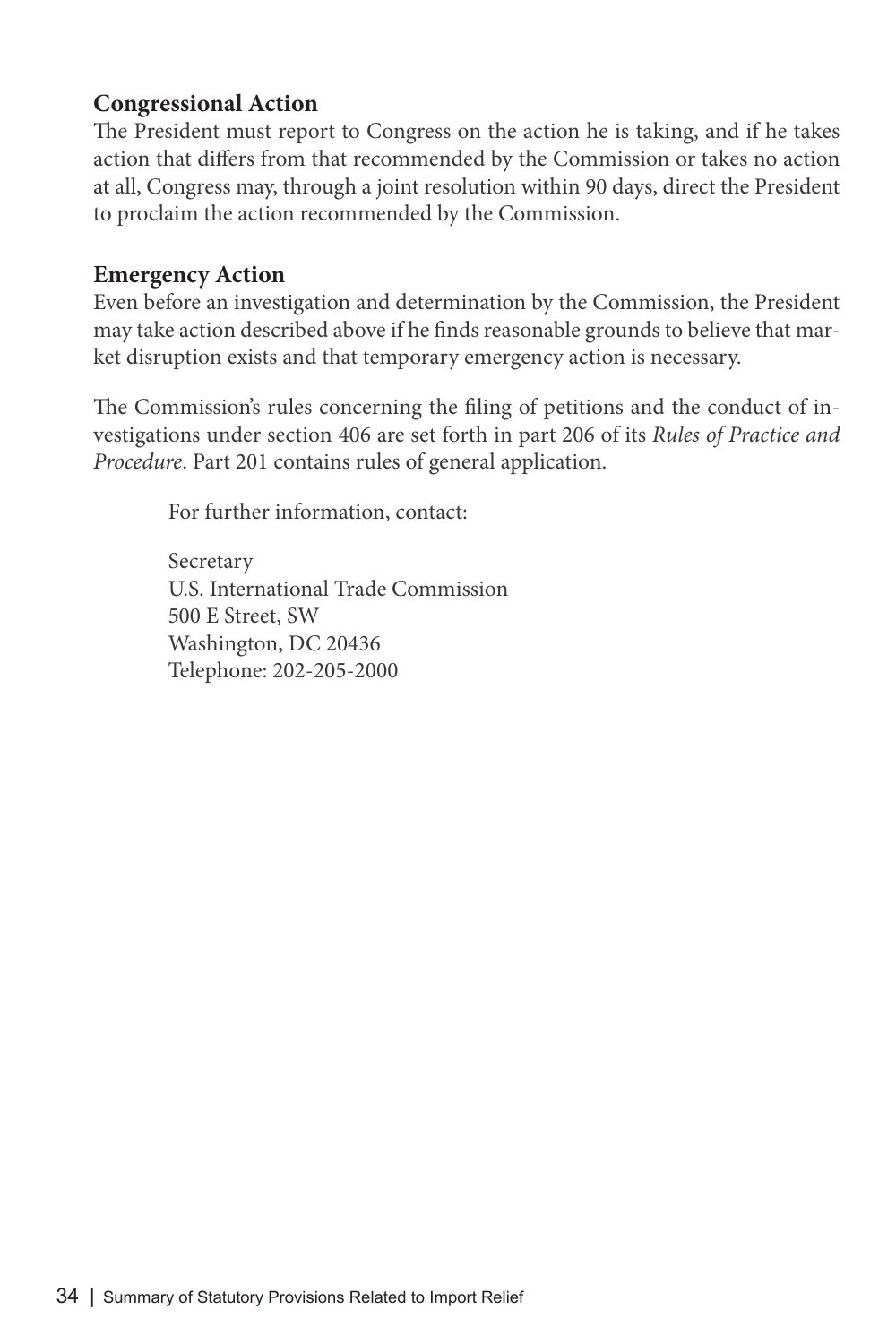## **Investigations of Impact of Imports of Certain Agricultural Products**

Under the provisions of section 22 of the Agricultural Adjustment Act (7 U.S.C. § 624), if the Secretary of Agriculture has reason to believe that an article is being imported into the United States under such conditions and in such quantities as to render or tend to render ineffective or materially interfere with any program or operation undertaken by the United States Department of Agriculture (USDA), or to reduce substantially the amount of any product processed in the United States from any agricultural commodity covered by a USDA program, the Secretary so advises the President.

If the President agrees that there is reason for such belief, he requests the U.S. International Trade Commission to investigate the matter. The Commission must hold a public hearing in the course of an investigation. The Commission reports to the President the findings of its investigation and any recommendations as to appropriate action. Following receipt of the Commission's report, the President may impose either an import fee of up to 50 percent ad valorem or a quantitative restriction reducing allowable imports of the article by up to 50 percent below the amount imported in a representative period as determined by the President. However, no fee or quantitative restriction may be imposed with respect to any article that is the product of a member of the World Trade Organization.

Following advice by the Secretary and an investigation by the Commission, the President may modify, suspend, or terminate relief due to changed circumstances. In addition, if the Secretary of Agriculture determines and reports to the President that a condition exists requiring emergency treatment, the President may take immediate action under section 22, pending the report of the Commission and any action by the President based on the report. Requests for investigations under section 22 are normally filed with the Secretary of Agriculture.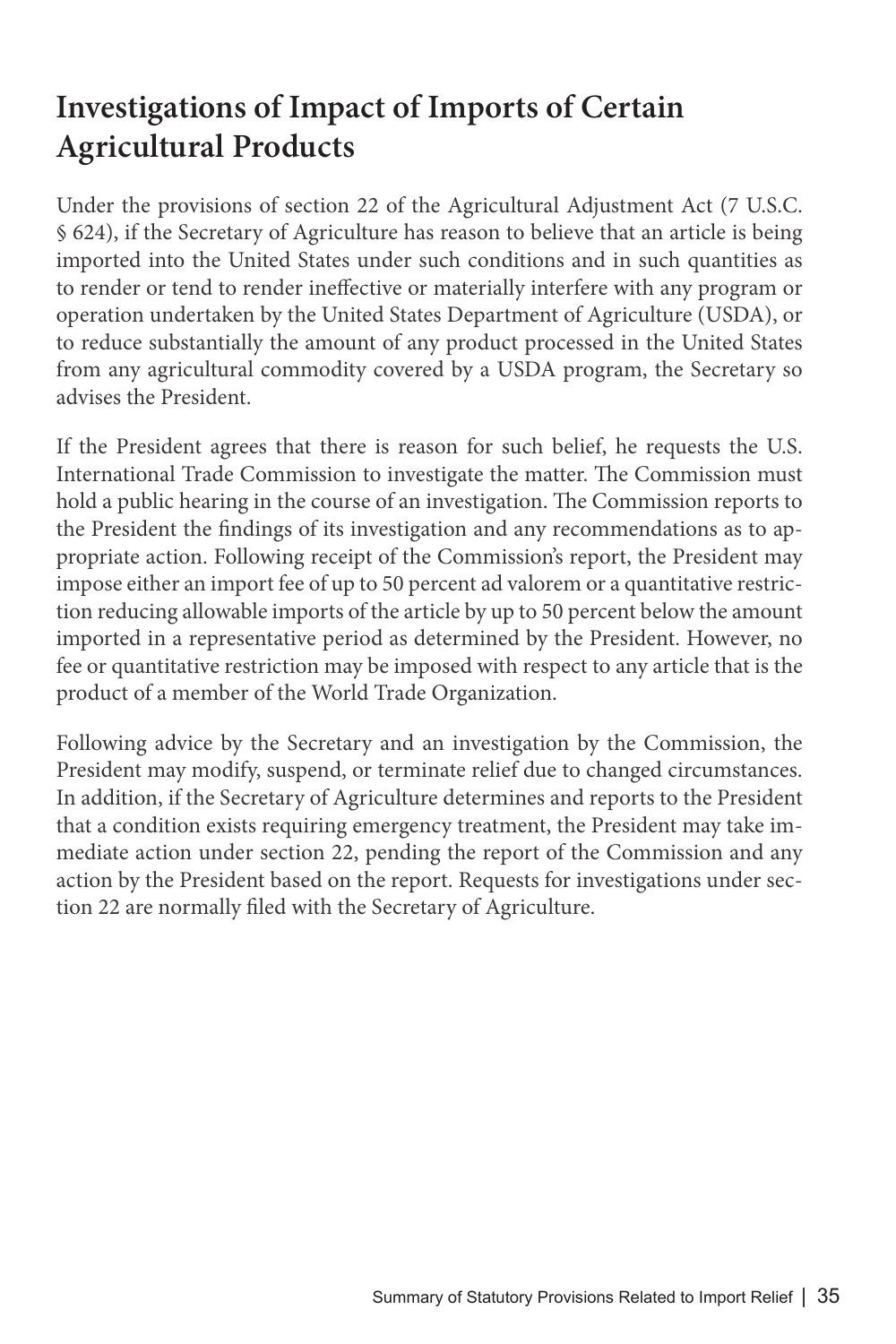Part 204 of the Commission's *Rules of Practice and Procedure* sets forth procedures for Commission investigations under the Agricultural Adjustment Act. Part 201 contains rules of general application.

For further information, contact:

1. Administrator Foreign Agricultural Service U.S. Department of Agriculture 14th Street and Independence Avenue, SW Washington, DC 20250 Telephone: 202-720-3935

2. Secretary U.S. International Trade Commission 500 E Street, SW Washington, DC 20436 Telephone: 202-205-2000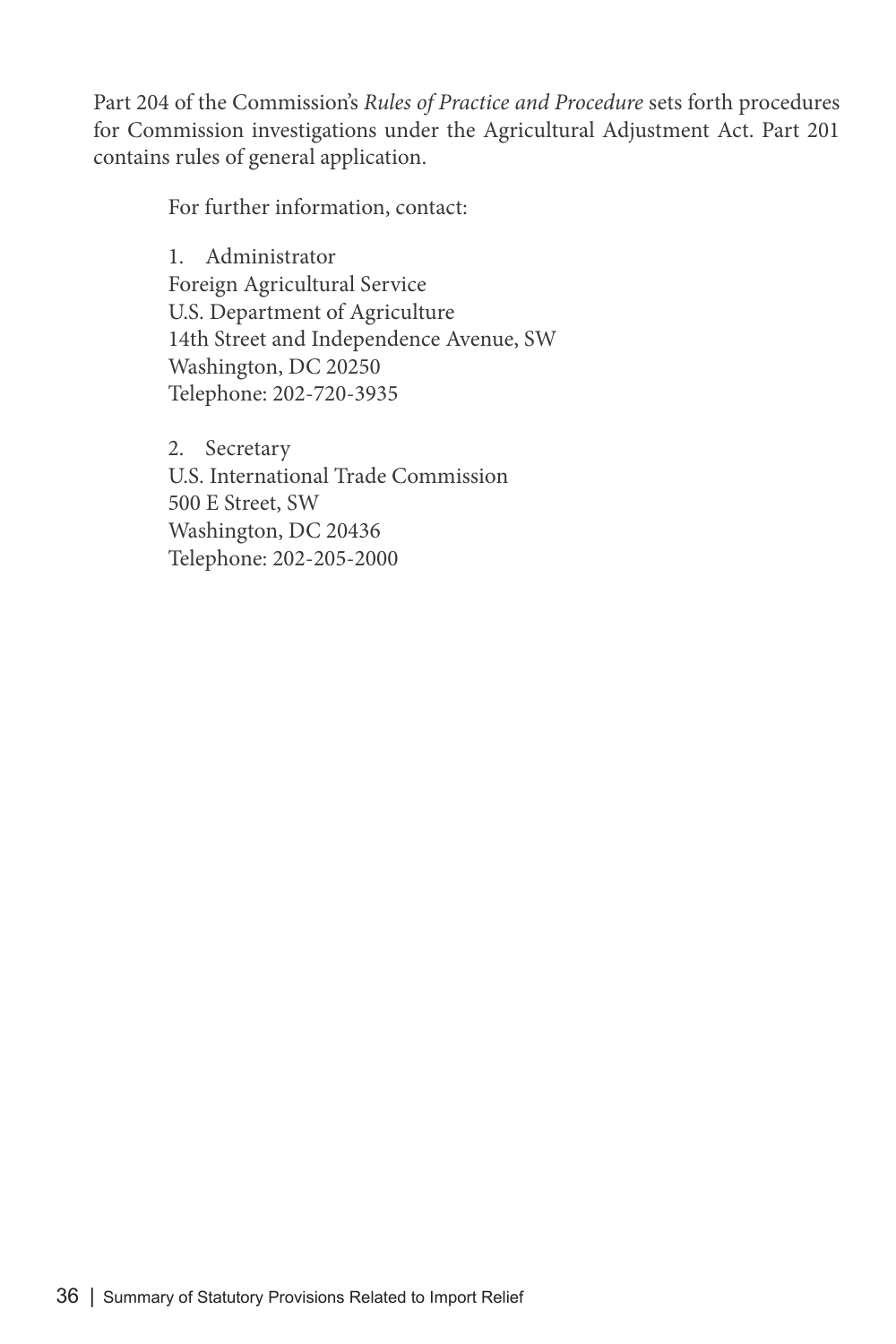## **Investigations Under Other Statutes not Administered in Whole or in Part by the Commission**

#### **Investigations of Denial of U.S. Rights Under Trade Agreements and Other Unjustifiable, Unreasonable, or Discriminatory Acts by Foreign Countries**

Chapter 1 of title III of the Trade Act of 1974 (19 U.S.C. § 2411 et seq.) ("section 301") concerns investigations by the Office of the United States Trade Representative (USTR) into allegations that foreign countries are denying benefits to the United States under trade agreements or are otherwise engaged in unjustifiable, unreasonable, or discriminatory acts that burden or restrict U.S. commerce. In general, the USTR may initiate investigations upon petition by any interested person or upon its own initiative.

Regulations concerning the procedures described above may be found in 15 CFR Part 2006.

For further information, contact:

Chair, Section 301 Committee Office of The United States Trade Representative 600 17th Street, NW Washington, DC 20506 Telephone: 202-395-3150

#### **Investigations of Impact of Imports on National Security**

Under section 232 of the Trade Expansion Act of 1962 (19 U.S.C. § 1862), the Secretary of Commerce conducts investigations to determine whether articles are being imported into the United States in such quantities or under such circumstances as to threaten to impair national security. On the basis of a report by the Secretary, the President has authority to take action to "adjust imports" of the article in question.

Procedures for investigations under section 232 are set out in 15 CFR Part 359.

For further information, contact:

Deputy Assistant Secretary for Strategic Industry and Economic Security Room 3878